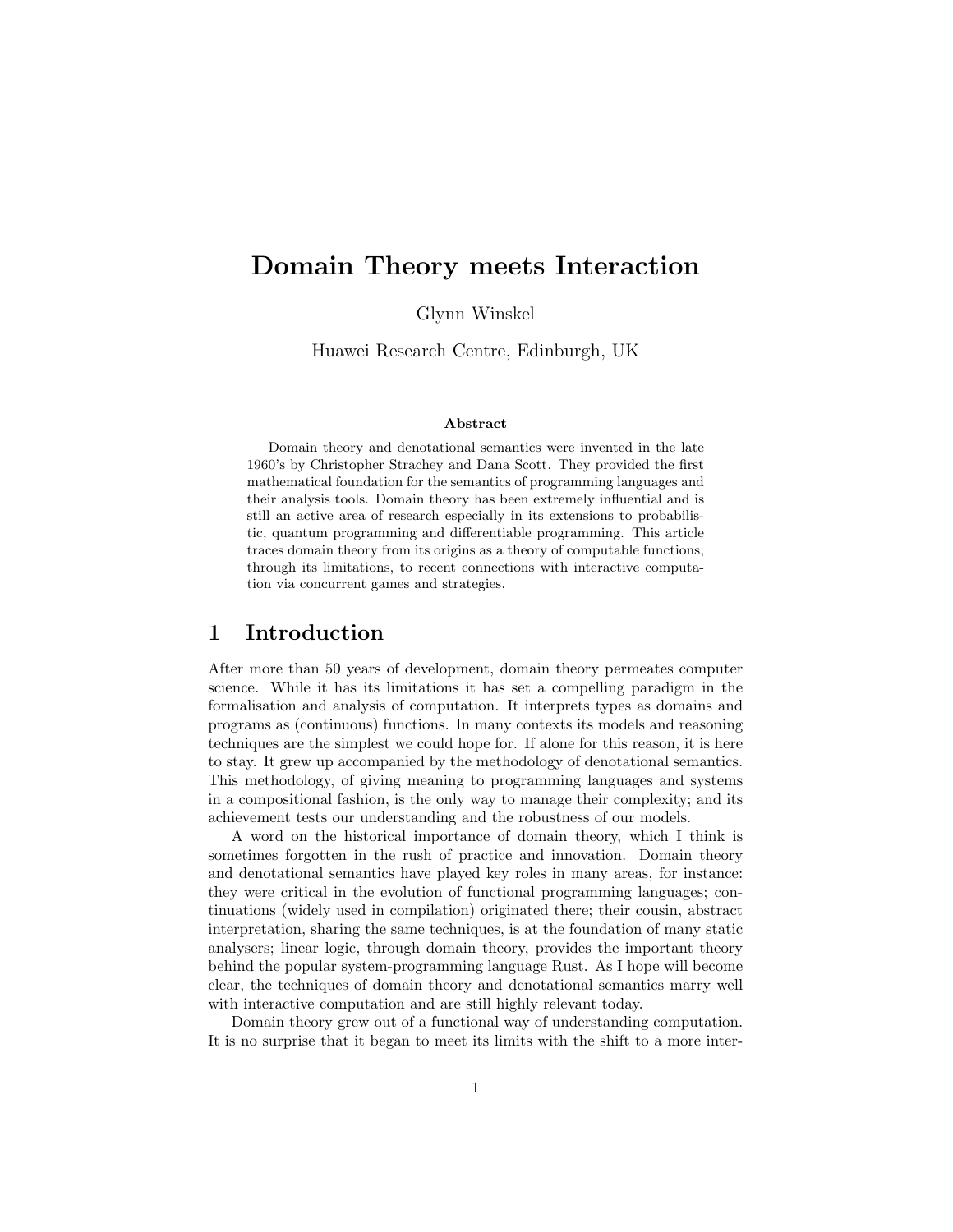active form of computation. While the functional paradigm has a long history, theories of interactive computation have been more unsettled. The article concludes with an indication of recent work which combines the methodology of domain theory with interaction through distributed/concurrent games; the role of domains is replaced by games and that of functions by strategies, so types are games and programs are strategies.

Central to any compositional theory of interaction is the dichotomy between a system and its environment. Concurrent games and strategies address the dichotomy in fine detail, very locally, in a distributed fashion, through distinctions between Player moves (events of the system) and Opponent moves (those of the environment). A functional approach has to handle the dichotomy more ingeniously, through its blunter distinction between input and output. This has led to a variety of functional approaches, specialised to particular interactive demands. They include: Girard's Geometry of Interaction; Gödel's Dialectica interpretation; lenses and optics; and the latter's extensions to containers in dependent lenses and optics. Surprisingly, at least for the author, domain-theoretic expressions of these functional paradigms arise from special, rather simple, cases of concurrent games.

Should the reader wish to follow up by reading more on domain theory and its history there is e.g. the author's textbook "The formal semantics of programming languages" which is also available in Chinese [1]. For a more advanced treatment of domain theory see the handbook chapter [2]. The later part of this article, on concurrent games and strategies and their relation with functional paradigms, is expanded on informally in a newsletter [3] and more technically in [4].

I have tried to be as informal as possible in writing this article. Where I've added technical or additional parts for more precision they are indicated by being in italic font, so they can be skipped more easily.

### 2 Early beginnings

The history of domain theory is fairly well known. In the mid 1960's Christopher Strachey realised he needed new techniques to understand the sophisticated programming languages he was developing; that he needed a mathematical model with which to give semantics of programming languages. How else was he to be convinced of the correctness of his programs?

Over lunch, in Wolfson College, Oxford, the physicist Roger Penrose suggested he investigate the lambda calculus, a tool of logicians for describing and reasoning about computable functions. Meanwhile the logician Dana Scott, at Princeton, was highly critical of the untyped nature of the lambda calculus, that it allowed such paradoxical phenomena as self-application, the application of a function to itself, something forbidden in traditional set theory. The paradoxical combinator which allows recursive definitions in the lambda calculus relies on self-application. When Strachey and Scott met there were going to be fireworks,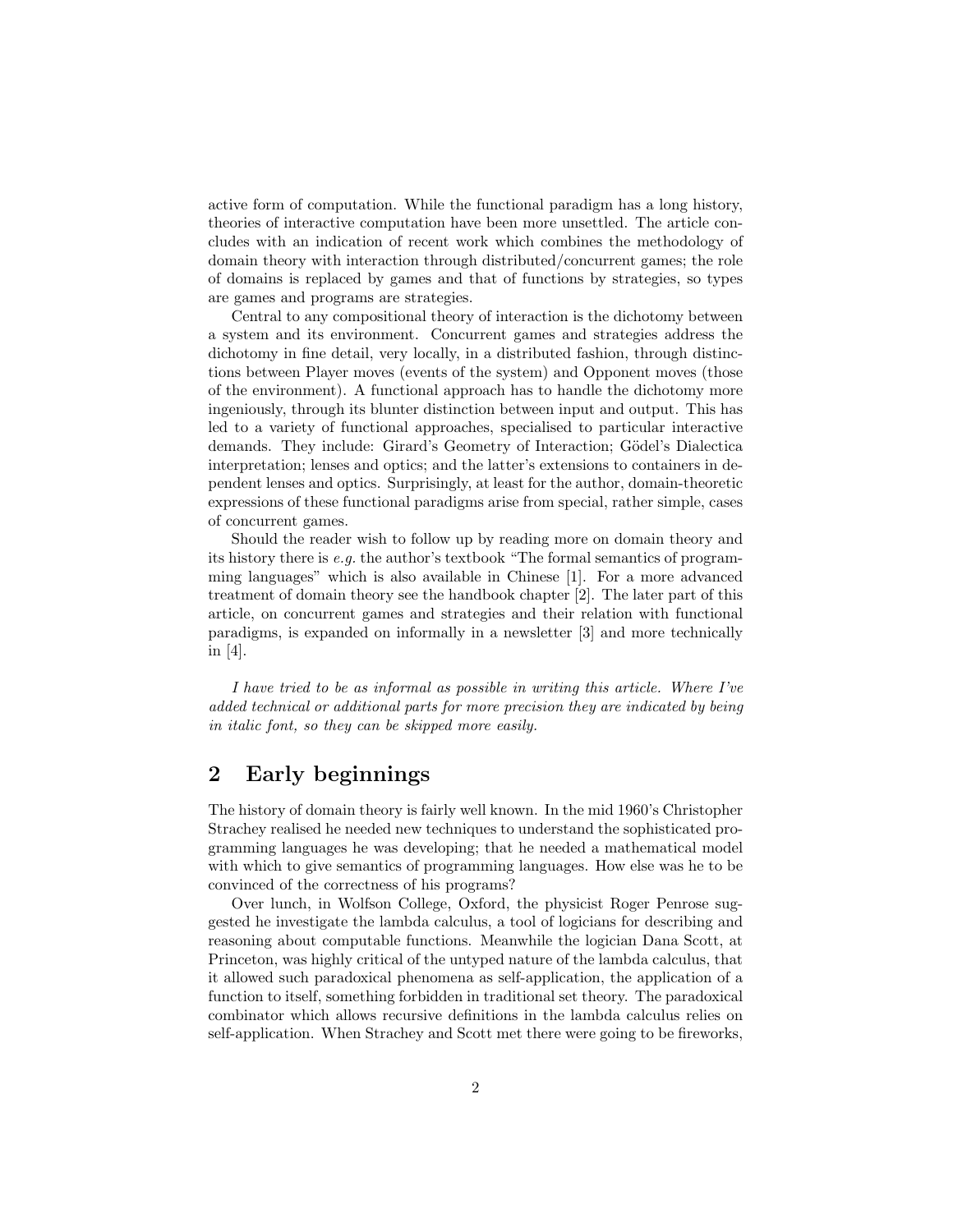of one kind or another. They got on very well, marking the beginning of their famous collaboration.

Scott persuaded Strachey to move to the safe typed lambda calculus and formalised a Logic of Computable Functions, LCF, as a foundation for Strachey's ambitions. As a logician, Scott was concerned with mathematical foundations right from the start. Scott introduced the idea that types denoted domains, simple forms of topological spaces, built on an order of approximation. Although a computable function can act on an infinite input, for instance a computable function can act on a function on the natural numbers, it can only do so via finite approximations to the input. Accordingly Scott promoted the idea that a computable function be understood as a continuous function from the domain of its input to the domain of its output. On domains the usual topological definition of continuity amounted to the function preserving the approximation order and least upper bounds of chains.

The simplest form of domain is a complete partial order, that is, a partial order  $(D, \epsilon_D)$  of approximation with a least element  $\perp_D$  and least upper bounds  $\Box_n d_n$ , a form of limit point, of chains of  $d_0 \varepsilon_D d_1 \varepsilon_D \cdots \varepsilon_D d_n \varepsilon_D \cdots$ in D. A function F from a domain  $(D, \epsilon_D)$  to a domain  $(E, \epsilon_E)$  is continuous if  $F(d) \subseteq_E f(d')$  when  $d \subseteq_D d'$ , and  $\Box_n F(d_n) = F(\Box_n d_n)$  for any chain  $d_0 \nightharpoonup_D d_1 \nightharpoonup_D \cdots \nightharpoonup_D d_n \nightharpoonup_D \cdots$  in D. Based on earlier ideas of Kleene, a continuous function F from a domain to itself has a least fixed point  $fix(F)$  constructed as the least upper bound,  $\Box_n F^n(\bot) =$ : fix(F).

One remarkable feature of domains and continuous functions is that, unlike topological spaces in general, under the pointwise, or Scott order on functions the set of continuous functions from a domain  $D$  to a domain  $E$  itself formed a domain, the function space  $[D \rightarrow E]$ . More obviously the product of domains  $D \times E$ , consisting of pairs of elements, formed a domain when ordered coordinatewise. Then, in particular, a recursively defined function from D to E could be readily understood as a least fixed point of the continuous function  $F$  on  $[D \rightarrow E]$  associated with the body of its recursive definition. LCF included a useful inequational logic for reasoning about recursive programs with tools such as Scott induction for establishing properties of least fixed points.

Scott's 1969 article on LCF was circulated widely and very influential. But it was only published relatively much later in 1993 [5]. The reason: Scott had suddenly seen that the techniques for understanding recursive functions as least fixed points could be pushed to the level of types, thus providing a nontrivial domain D isomorphic to its domain of continuous functions  $[D \rightarrow D]$ , so a model of the (untyped) lambda calculus. His objections to the lambda calculus had vanished [6, 7]. Scott's discovery led to a flurry of activity.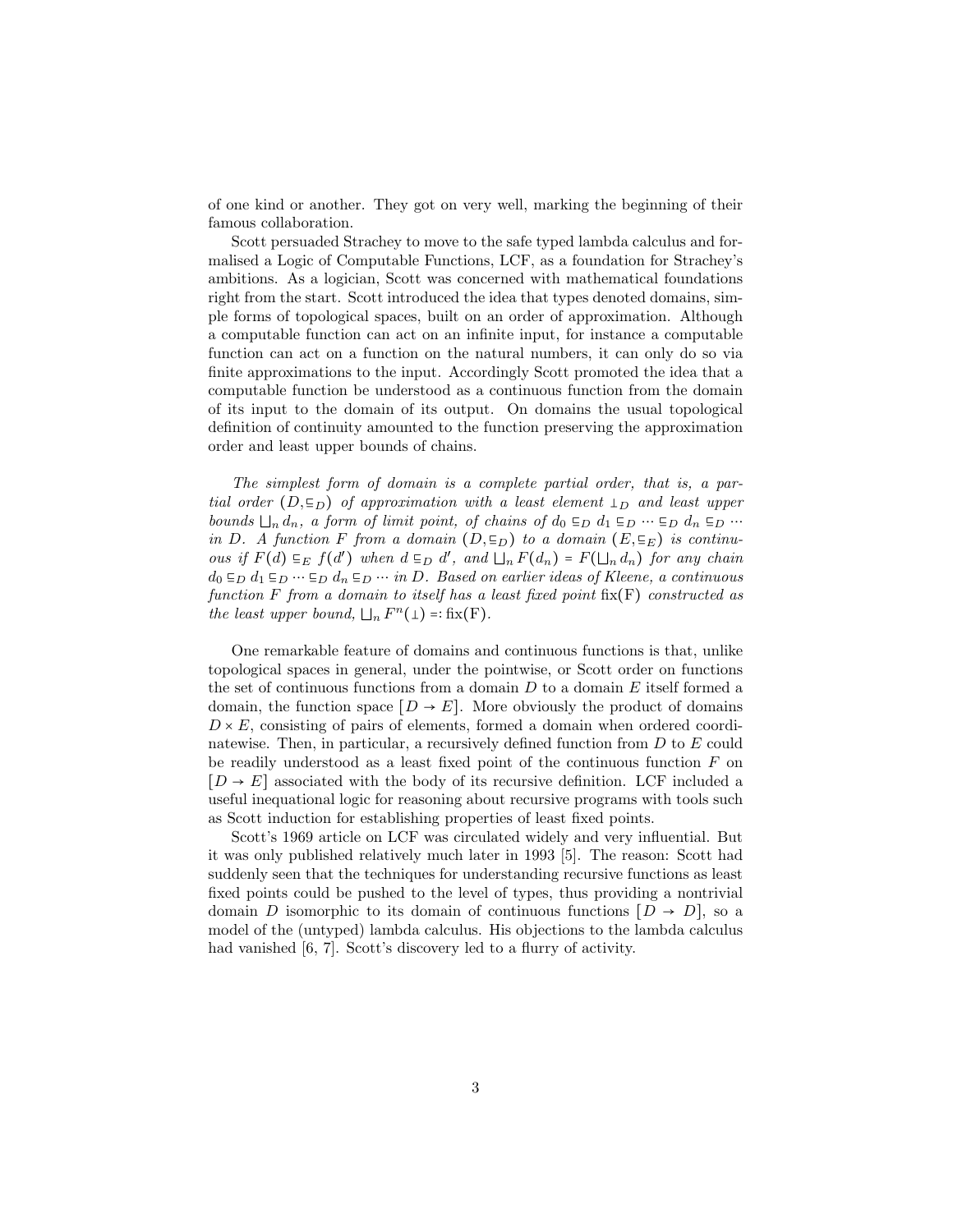### 3 The word spreads

Researchers outside Oxford joined in the effort. David Park, at Warwick, showed that in Scott's model the paradoxical combinator of the lambda calculus denoted its least fixed point operator. A young Gordon Plotkin, at Edinburgh, and Scott independently discovered universal domains, within which all manner of types could be defined recursively by describing them as certain functions on the domain. Plotkin and Mike Smyth, then a postdoc at Warwick, extended Scott's ideas to a categorical treatment of recursively defined domains. This provided an understanding of a very broad range of recursive types. The mathematical foundations of functional programming were set.

Meanwhile, at Stanford, Robin Milner, Malcolm Newey and Richard Weyrauch had forged ahead with the mechanisation of proofs in LCF [8, 9]. In the process Milner invented the functional language ML as a MetaLanguage to support assisted proofs securely. ML was inspired both by the functional nature of LCF itself and Peter Landin's language ISWIM  $[10]$ .<sup>1</sup> With its watertight type discipline, ML ensured that only programs yielding legitimate LCF proofs would receive the type "Theorem." At Stanford, Milner began the push into the semantics of concurrent computation through "oracles" to settle nondeterministic choices. These roots continued at Stanford with the work of Zohar Manna and his student Jean Vuillemin on reasoning about recursively defined programs [11].

Domain theory forged new links between computer science and logic. Programming languages and computing systems were amenable to mathematical analysis. Computer scientists approached programming languages with a new confidence born out of a belief that sensible language constructs could be given a mathematical definition. The guidelines of domain theory influenced the design of programming languages and provided a foundation for functional programming.

By the mid 1970's it seemed only a matter of time before domain theory could tackle all features of programming languages. Through continuations Strachey and Christopher Wadsworth had shown how to provide semantics to jumps in imperative languages [12]; building on earlier ideas of Egli and Milner, Plotkin had extended domain theory to a treatment of nondeterministic and parallel programs through his powerdomain [13]—his treatment avoided the non-associativity and non-commutativity of parallel composition Milner had met through using oracles; Nasser Saheb-Djahromi began constructing a probabilistic powerdomain, so enabling the denotational semantics of probabilistic programs. Young researchers in France were beginning to lend their own brilliant vision and mathematical expertise.

### 4 Limitations—early signs

Domain theory has given us a lasting vision of a mathematical approach to the semantics of programming languages. It supported the method of denota-

<sup>&</sup>lt;sup>1</sup> ISWIM is Peter Landin's joke acronym for "If you See What I Mean."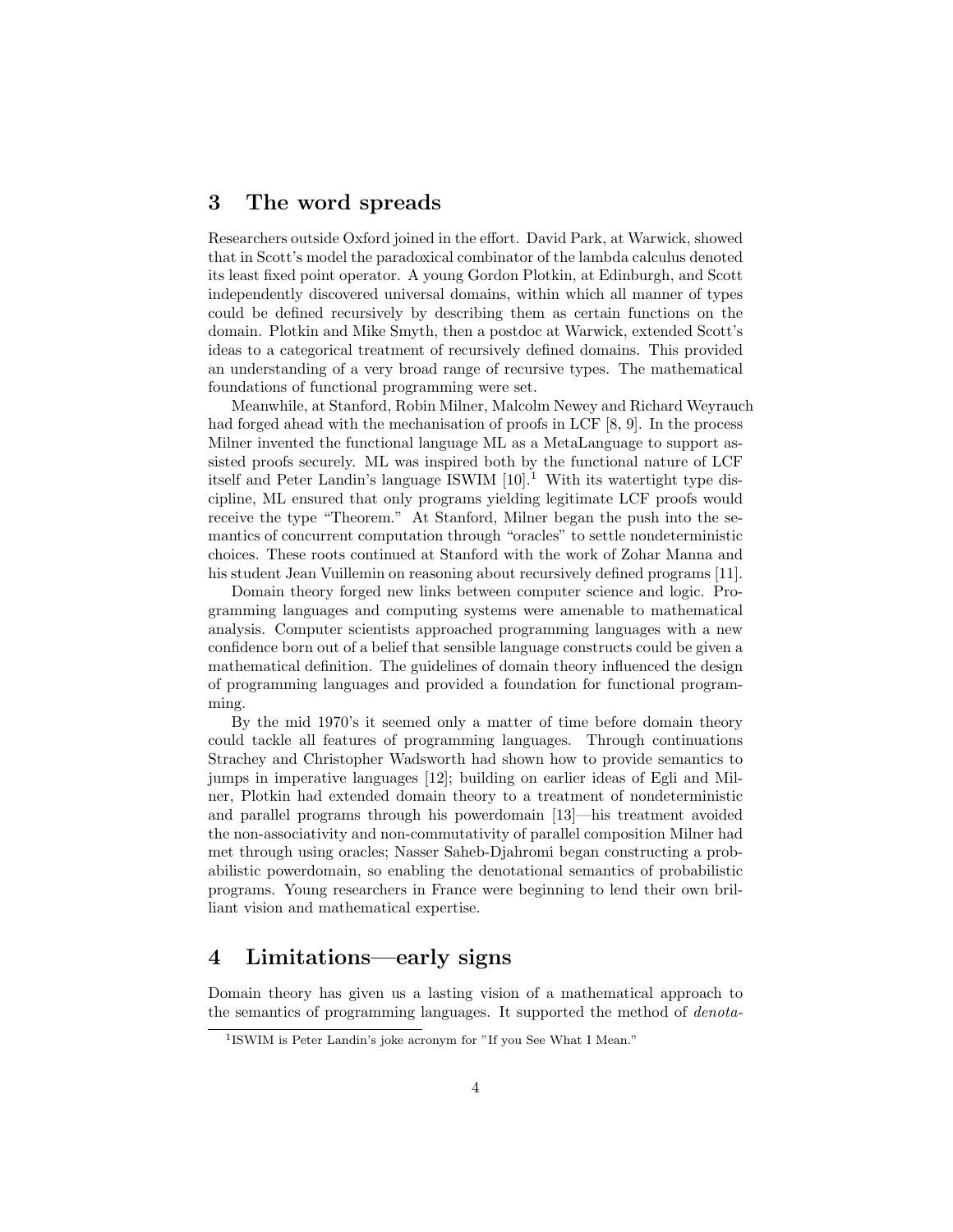tional semantics whereby the semantics of a programming language is defined compositionally by structural induction on its syntax.

However, intimations of the limits of domain theory were present in very early work. Gilles Kahn showed how dataflow fitted easily within the scheme; it was a simple matter to represent dataflow processes as continuous functions from streams of input to streams of output, and handle loops in the network through the fixed point treatment of recursion that domain theory provided [14]. But, the extension to nondeterministic dataflow was to be problematic. The difficulties in giving a compositional semantics to nondeterministic dataflow was stressed much later in 1981 by Brock and Ackerman [15, 16]. There are ways to give denotational semantics to nondeterministic dataflow but they lie outside traditional domain theory.

From LCF, Plotkin got the idea of studying its core programming language PCF (Programming Computable Functions), a tradition that continues in testing new theories with some extra feature or other in the presence of function spaces [17]. He invented the concept of full abstraction—the name is due to Milner—a way to formalise full agreement between the denotational and operational semantics of a language. Plotkin did this through the vehicle of PCF. Traditional domain theory did not provide a fully abstract model because Scott's domains contained "parasitic" elements such as "parallel or," undefinable in PCF, on which operationally equivalent terms disagreed.

This sparked off the search for more operationally tuned domain theory, one which could capture the sequential evaluation of PCF and lambda-calculi. Both Milner and Vuillemin gave early, slightly different, definitions of what it meant for a continuous function  $f : D_1 \times \cdots \times D_m \to E_1 \times \cdots \times E_n$  between products of domains to be *sequential*: for a particular input  $(x_1, ..., x_m)$  where  $f(x_1, ..., x_m) = (y_1, ..., y_n)$  any increase in an output place  $y_i$  had to depend uniformly on an increase in a critical input place  $x_i$ . A problem with such a definition is that it depends on the particular way one decomposes a domain into a product.

This was remedied in 1975 by Kahn and Plotkin's definition of sequential function between *concrete domains* in which there is an inbuilt notion of place (there called a cell) [18]. Roughly, the elements of a concrete domain consist of a set of events where an event is the filling of a cell with a particular value; as events occur further cells become accessible and able to be filled by at most one of several values. According to Kahn and Plotkin's definition a sequential function between concrete domains is a continuous function for which at any input the filling of an accessible output cell depends on the filling of a critical accessible input cell; there can be several critical cells. The problem was that space of sequential functions wasn't itself a concrete domain. Concrete domains didn't appear suitable for giving a denotational semantics to PCF.

Gérard Berry suggested two remedies. In his first, he proposed restricting continuous functions between domains to those which were stable—an approximation to being sequential [19]. Technically, stable functions preserve meets of compatible subsets of elements, but, more intuitively, in a stable function any part of the output depends on a minimum part of the input (reading "part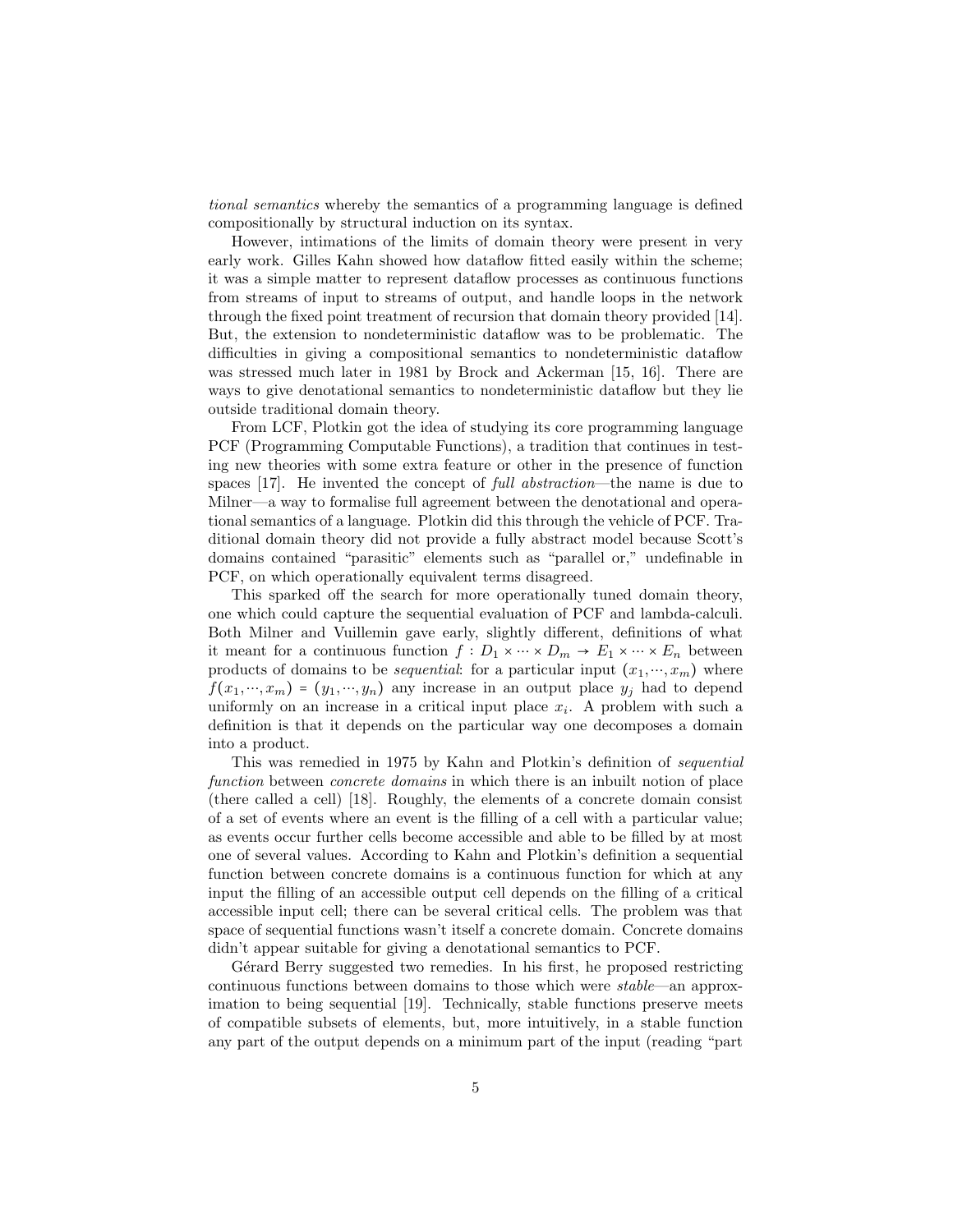of" as below in the order). Significantly, once the domains are axiomatised appropriately, as what Berry called dI-domains, they have function spaces: the set of all stable functions between dI-domains when ordered by a refinement of Scott's order, the stable order, themselves form a dI-domain. Roughly, two functions are in the stable order if they are in the Scott order and they share the same minimum inputs when producing common output. Berry went on to consider bidomains which possessed both a Scott and stable order. Berry's stable domain theory received an extra impetus in the mid 1980's with Jean-Yves Girard's use first of qualitative domains in models of polymorphism [20] and then with his path-breaking discovery of linear logic through special kinds of dI-domains called coherence spaces related by stable functions [21].

Stable functions have their own importance, but as a treatment of sequentiality they are just an approximation. With student Pierre-Louis Curien, Berry showed that there was a way to construct a domain theory for sequentiality, within which one could give a denotational semantics to PCF. Though it was at the cost of departing from functions. They showed that concrete domains did indeed have a form of function space if instead of sequential functions they used sequential algorithms [22]. Sequential algorithms can be expressed in terms of local decisions as to whether to output a value or inspect a cell for its value. Berry and Curien's pioneering work is a precursor to game semantics, and a sequential algorithm a form of strategy and the decisions its moves, as was laid bare by François Lamarche [23]. However, as Berry and Curien showed, a sequential algorithm can also be viewed as a sequential function together with a function which, given input and a cell accessible at the output, returns a specific critical cell accessible at the input. (This characterisation anticipated lenses in functional programming.)

In sequential algorithms we begin to see a more interactive view of computation, not simply as a the calculation of a function from input to output, but one in which the algorithm actively queries and makes demands on the input, and assigns values to cells. Without it being so obvious at the time, both sequential algorithms and stable functions were part of a growing chorus suggesting computation be based on interaction.

The Brock-Ackerman anomaly of nondeterministic dataflow: While, as Kahn was early to show, deterministic dataflow is a shining application of simple domain theory, nondeterministic dataflow is beyond its scope and, it turns out, an early indicator of the need for a more interactive view of computation. The compositional semantics of nondeterministic dataflow needs a form of generalised relation which specifies the ways input-output pairs are realised. A compelling example comes from the early work of Brock and Ackerman who were the first to emphasize the difficulties in giving a compositional semantics to nondeterministic dataflow, though our example is based on simplifications in the later work of Rabinovich and Trakhtenbrot [24], and Russell [25].

Consider the dataflow context below: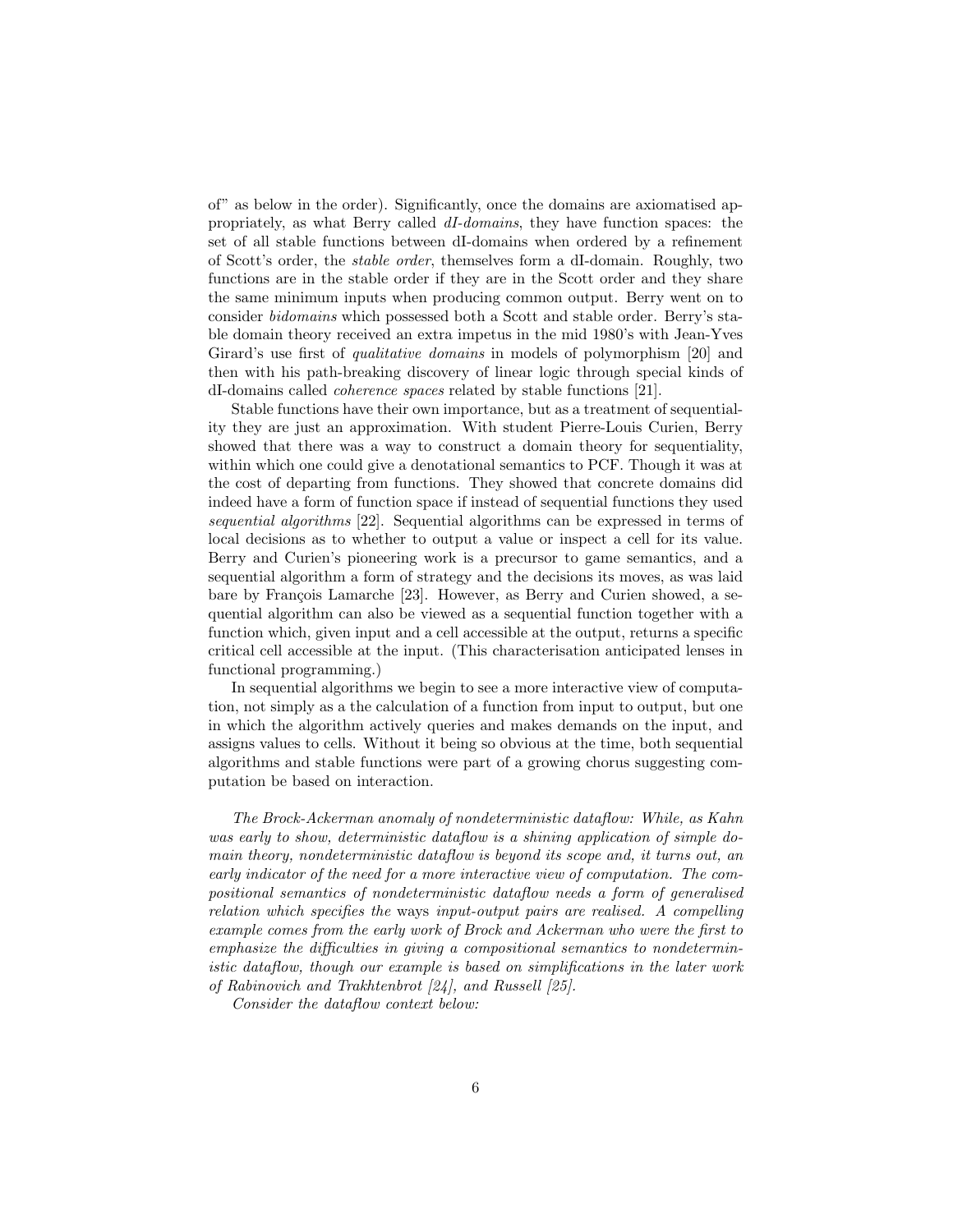

There are two simple nondeterministic processes  $A_1$  and  $A_2$ , which have the same input-output relation, and yet behave differently in the common feedback context  $C[-]$ , illustrated above. The context consists of a fork process  $F(a)$ process that copies every input to two outputs), through which the output of the automata  $A_i$  is fed back to the input channel, as shown in the figure. Process  $A_1$  has a choice between two behaviours: either it outputs a token and stops, or it outputs a token, waits for a token on input and then outputs another token. Process  $A_2$  has a similar nondeterministic behaviour: Either it outputs a token and stops, or it waits for an input token, then outputs two tokens. For both automata, the input-output relation relates empty input to the eventual output of one token, and non-empty input to one or two output tokens. But  $C[A_1]$ can output two tokens, whereas  $C[A_2]$  can only output a single token. Notice that  $A_1$  has two ways to realise the output of a single token from empty input, while  $A_2$  only has one. It is this extra way, not caught in a simple input-output relation, that gives  $A_1$  the richer behaviour in the feedback context.

Over the years there have been many solutions to giving a compositional semantics to nondeterministic dataflow. But they all hinge on a form of generalised relation, to distinguish the different ways in which output is produced from input. A compositional semantics can be given using stable spans, an extension of Berry's stable functions to include nondeterminism [26]. Stable spans have re-emerged as a special form of concurrent strategy—see Section 8.

### 5 Interaction

Concurrent processes can proceed independently but with points of interaction. Their treatment has long been a bugbear of traditional domain theory. While special cases such as deterministic dataflow were easily expressible within domains, and Plotkin's powerdomains with a recursively defined domain of resumptions supported parallel composition through the nondeterministic interleaving of actions [13], in general the denotational semantics of parallel programs could seem convoluted. Indeed, after initial excursions into domain models, these complications led Robin Milner to forsake domain theory and denotational semantics in favour of a Calculus of Communicating Systems (CCS) based on Plotkin's structural operational semantics and the process equivalence of bisimulation [27]. Instead, Tony Hoare, with Steve Brookes and Bill Roscoe, proposed a purpose-built domain of failure sets for Communicating Sequential Processes (CSP) [28]. Both Hoare and Milner settled on synchronisation, possibly with the exchange of values, as their primitive of communication. For a number of years concurrency became a rather separate field of study and is still often rather syntax-driven.

Meanwhile since the early 1960's Carl Adam Petri and others had been developing a radically new model of computation, *Petri nets*. Petri nets are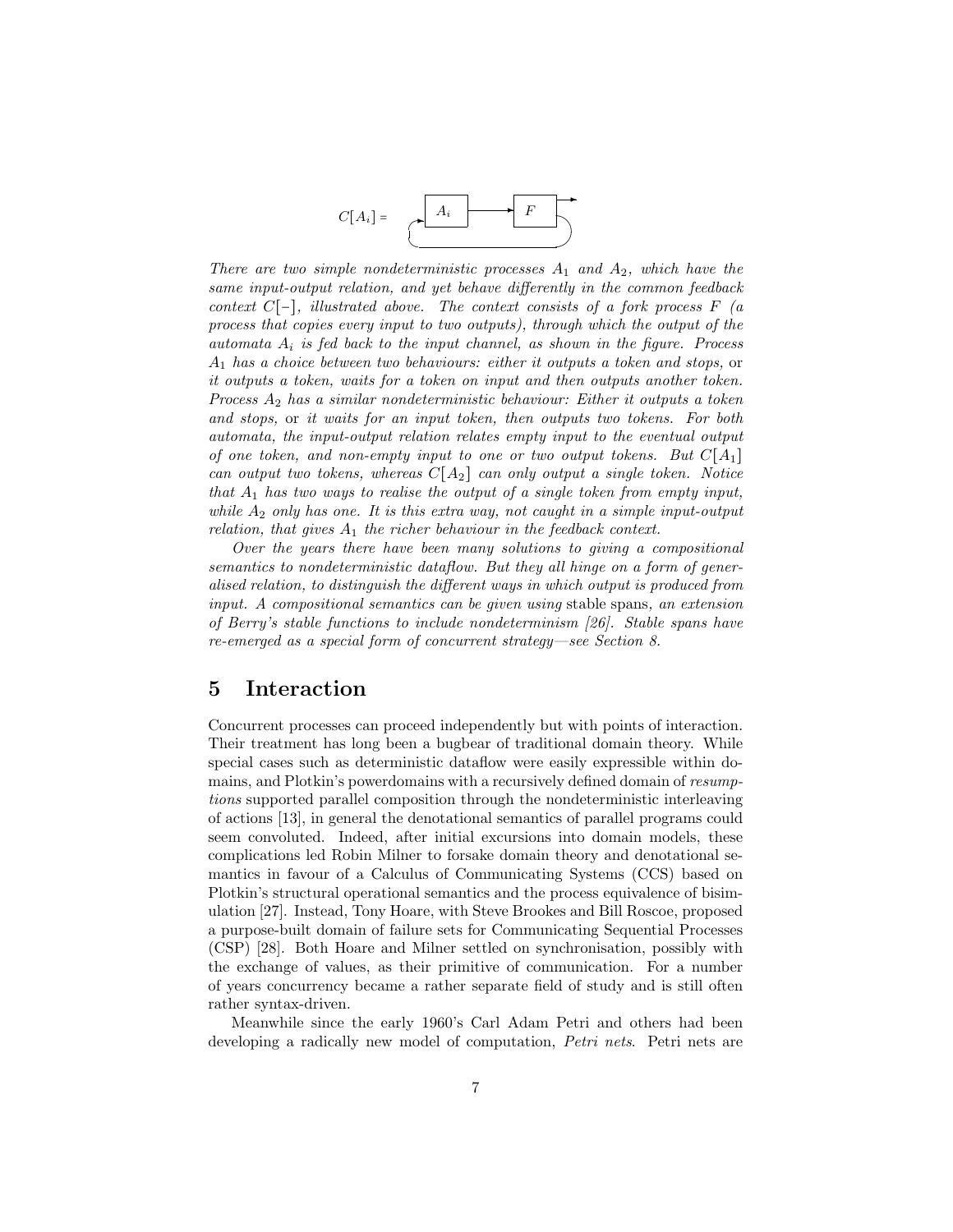based on events making local changes to conditions representing local states. A state of a Petri net is captured by a marking which picks out those conditions which currently hold. The net's dynamics, how one marking changes to another, is based on the key idea that the occurrence of an event ends the holding of its preconditions (those conditions with arrows leading to the event) and begins the holding of its postconditions (those conditions with arrows from the event).

The structures of Petri were remarkably similar to those Kahn and Plotkin had uncovered as representations of concrete domains in their investigations of sequentiality. In fact, through the intermediary concept of event structure, comprising a set of event occurrences with relations of causal dependency and conflict, Mogens Nielsen, Gordon Plotkin and the author were able to transfer concepts across the two communities, around Petri nets and domains; just as transition systems unfold to trees, so Petri nets unfold to event structures [29, 30]. Notably, Petri's notion of confusion freeness in Petri nets coincided with the restrictions Kahn and Plotkin were making to localise nondeterministic choice to cells. A little later it was realised that Berry's dI-domains were exactly the domains of configurations of event structures ordered by inclusion [31, 32].

In its simplest form, an event structure is

 $(E, \leq, \#)$ ,

comprising a partial order of causal dependency  $\leq$  and a symmetric, irreflexive binary relation of conflict  $\#$  on events E. The relation  $e' \leq e$  expresses that event e causally depends on the previous occurrence of event  $e'$ . That  $e\#e'$  means that the occurrence of one event,  $e$  or  $e'$ , excludes the occurrence of the other. Together the relations satisfy two axioms: the first axiom says that an event causally depends on only a finite number of events while the second says that events which causally depend on conflicting events are themselves in conflict. A state or history of an event structure is caught in the definition of configuration: a configurations of an event structure consists of a subset of events which is down-closed w.r.t.  $\leq$  and conflict-free. Two events e, e' are considered to be causally independent, called concurrent, if they are not in conflict and neither one causally depends on the other.

In diagrams, events are depicted as squares, immediate causal dependencies by arrows and immediate conflicts by wiggly lines. For example,



represents an event structure with five events. The event to the far-right is in immediate conflict with one event—as shown, but in conflict with all events but that on the lower far-left, with which it is concurrent.

But there was a curious mismatch. Whereas Petri nets were largely used to model concurrent processes the corresponding structures in domain theory were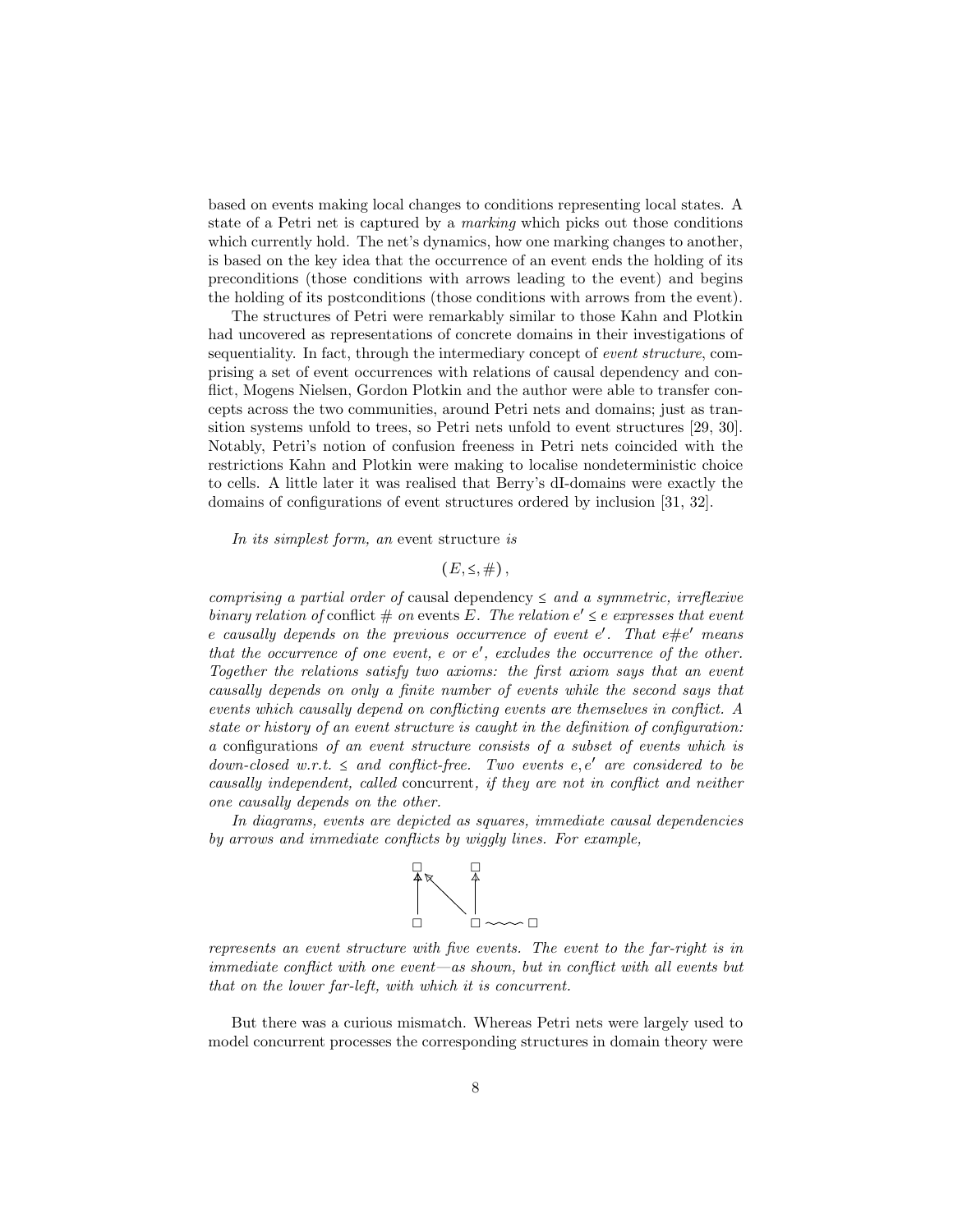being used as representations of domains, so types of processes. The reconciliation of these two views came much later in generalisations of domain theory in which both types and processes denoted event structures—as is the case in concurrent games and strategies.

From the burgeoning world of richly structured models and their equivalences in concurrency, it became clear that concurrent computation wasn't going to fit neatly within traditional domain theory. For instance, a Petri net carried much more structure than could be supported by a point in a domain of information.

Fortunately category theory helped organise models for concurrency: an individual model, say Petri nets, event structures or a transition systems, carried its own style of map to form a category; the maps represented a form of eventrespecting simulation and could be used, for instance, to relate the behaviour of a parallel composition to that of its components. Relations between the different categories of models could be expressed as adjunctions; and helped systematise the equivalences on concurrent processes [33, 34]. This separated models of concurrency from the syntax and operational semantics in which they were so often embedded.

For example, a map of event structures from  $E$  to  $E'$  is a partial function f on events which respects configurations and events: it sends a configuration x of E, by direct image, to a configuration  $f x$  of E' such that no two distinct events in x go to the same event in  $f(x)$ . While causal dependency need not be preserved by f, it is reflected locally: if the  $e, e' \in x$  and  $f(e) \leq f(e')$  then  $e \leq e'$ . Consequently maps of event structures automatically preserve the concurrency relation on events.

This taxonomy was based on existing models, but it suggested a more general class of models with the versatility to be adapted in the same way as domain theory—a form of generalised domain theory [35, 36]. In several early domain models of processes, a process had been identified with the set of computation paths it could perform. One well-known model of this kind is Hoare's "trace" model of CSP in which a process denotes the set of sequences of visible actions it can perform. The generalised domain theory was similar, but instead of a process being a set of computation paths it took a process to be a presheaf of computation paths. Roughly a presheaf is like a generalised characteristic function but where the usual truth values are replaced by sets, to be thought of sets of ways of realising truth. By modelling a process as a presheaf one allowed for the process possibly following several computation paths of the same shape and kept track of how the paths of the process branched nondeterministically. Presheaf models for concurrency connected concurrent computation with a rich mathematics, in particular the mathematics of species, but their operational reading could be challenging. Sometimes though, a denotational semantics in terms of presheaves could be represented by event structures; technically the category of elements of the presheaf denotation took the form of the configurations of an event structure. By bringing the role of event structures to the fore this eventually led to a game semantics based on event structures—Section 8.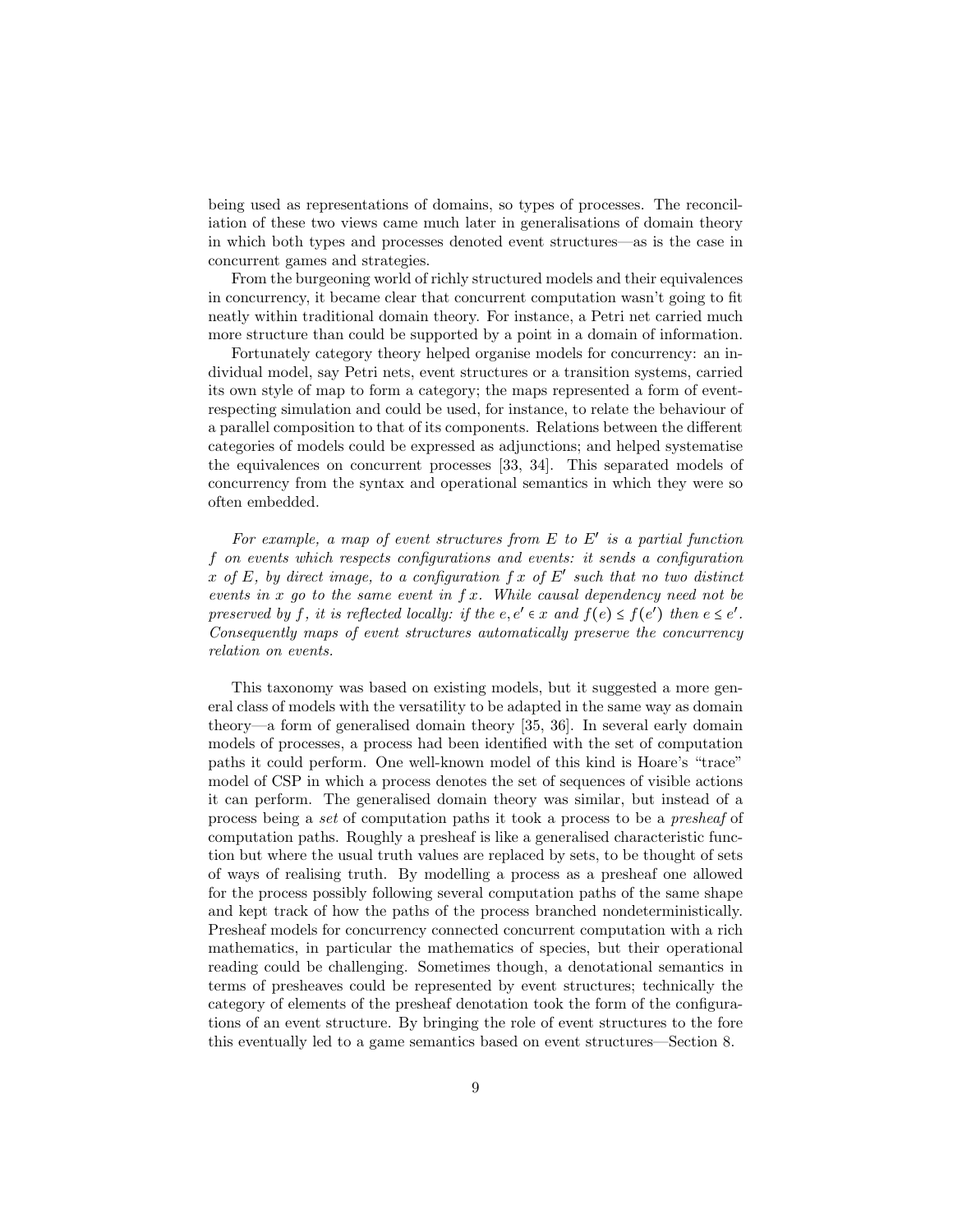### 6 French influence

Jean-Yves Girard has been an imposing figure in French logic and computation. He has a distrust of what he sees as too simple and over-arching use of algebra to structure and analyse logic. He has been exaggeratedly rude about Alfred Tarski's definition of truth in a model for first-order logic, and indeed about denotational semantics, to which his work has nevertheless contributed enormously.<sup>2</sup> Girard's work emphasises an operational understanding of proof and computation. This is far from saying it forsakes mathematical models, or concentrates on syntax in the way of traditional proof theory. On the contrary, the models he has developed and inspired have considerable ingenuity and depth, and have shifted interest to new ways of understanding proof and computation.

Through his reinvention of stable domain theory in the more restricted setting of coherence spaces, Girard was led to the important discovery of linear logic in the mid 1980's [21]. This gave a deconstruction of traditional logic into a more fundamental resource-conscious logic. That work helped turn the emphasis of domain theory away from function spaces supporting "currying" w.r.t. a product, to w.r.t. more general tensor products. In the jargon of category theory, it shifted the emphasis from cartesian-closed to monoidal-closed categories. Now in semantics of computation we see models of linear logic everywhere. Girard's coherence spaces correspond to a very special form of event structure in which causal dependency is the trivial identity relation.

In studying the proofs of linear logic, Girard discovered *geometry of inter*action (GoI) [38]. Although originally explained in terms of the mathematical structures of quantum mechanics, GoI was shown by Samson Abramsky and Radha Jagadeesan to have a more traditional, domain-theoretic reading in which the mechanism of interaction was that of least fixed points of domains in the manner of Kahn networks [39]. GoI was related to Jean-Jacques Lévy's optimal reduction of the lambda-calculus by Martin Abadi, George Gonthier and Lévy and has influenced the implementation of programming languages, notably via token-based computation [40]. Today GoI is perhaps most often viewed as an early form of game semantics—see Section 8.3.

### 7 Game semantics

There was some vagueness about what a solution to the full-abstraction problem for PCF entailed.

The 1980's had seen several technical successes, through the use of representations of domains: concrete data structures [18] and event structures [32] to give an operational description of how functions compute; information systems due to Scott and the author to give a logical presentation, and considerably simplify the recursive definition of domains and their logical relations [41, 42, 43]. Girard's work too, often exploited the fine structure of such representations.

 ${}^{2}$ For instance in domain models of polymorphism [37] and through linear logic [21].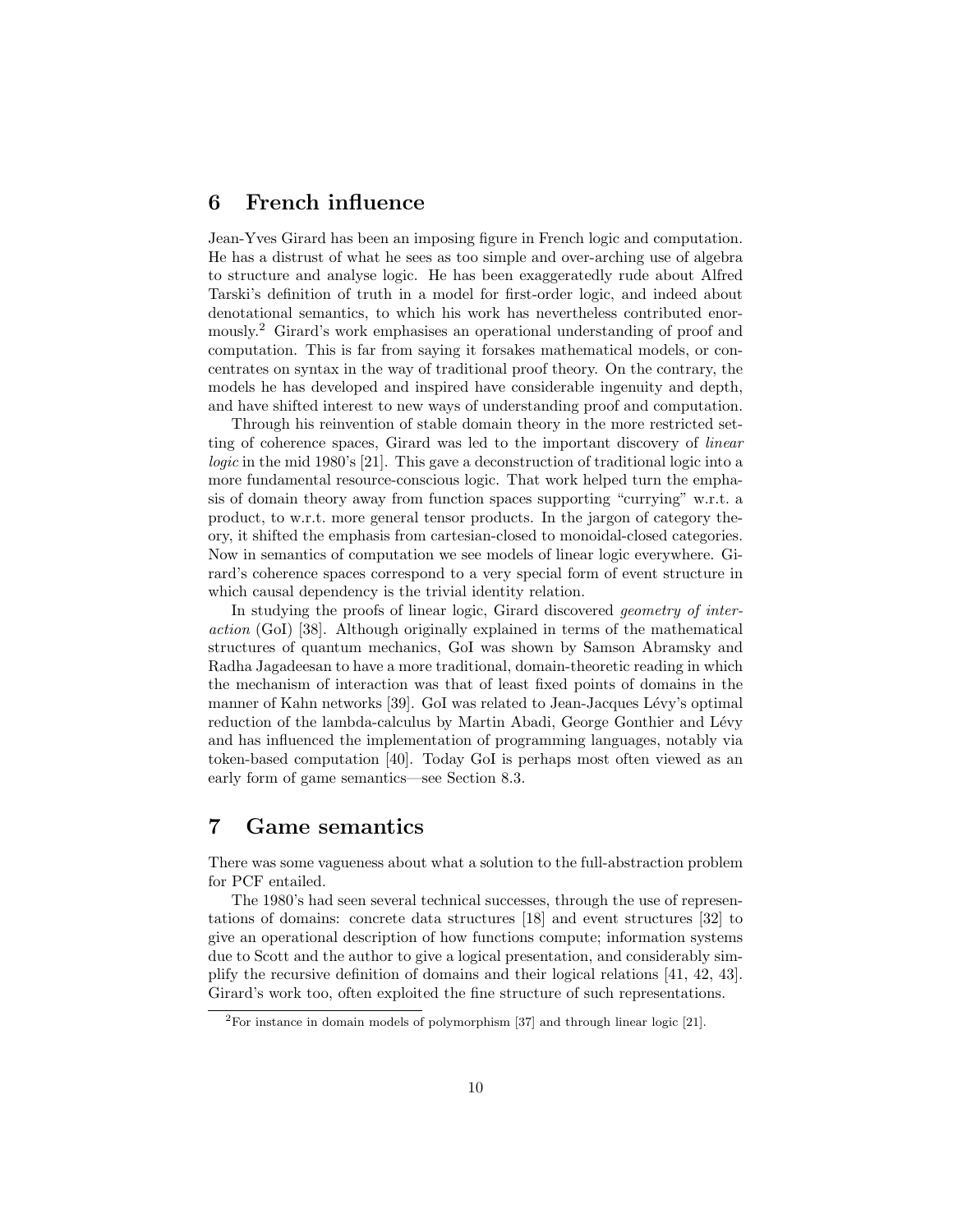Given this history, it is not surprising that several early attempts to construct a fully-abstract model for PCF were based on adjoining extra structure to domains or their representations; for example using both the Scott order and stable order on functions in bidomains and bistructures [44], via Ehrhard's hypercoherences [45] or O'Hearn and Riecke's powerful logical relations [46]. These attempts were put paid to, or at least compromised, by Ralph Loader. In a tour de force Loader showed that the full-abstraction problem for PCF, as originally understood, couldn't be achieved effectively; the presentation of a fully abstract domain model for PCF would be non-computable [47].

This left open the intermediate question of whether there were other more independently motivated models in which all the finite elements were definable by PCF terms; from which then a (non-effective) domain model could be obtained by quotienting. To this question, called "intensional full-abstraction," two different affirmative answers were given and pioneered the highly informative use of games in the semantics of programming languages. Samson Abramsky, Radha Jagadeesan and Pasquale Malacaria invented AJM games [48], while Martin Hyland, Luke Ong, and independently Hanno Nickau, discovered HO games [49]. In many ways game semantics fitted the bill for a more operationally tuned domain theory; the role of domains was replaced by games and that of continuous functions by strategies. The role of games was extended beyond functional to imperative programs.

To give a flavour of game semantics of programs we give slightly nonstandard presentations of games and strategies as event structures; they are instances of concurrent games and strategies described in Section 8. We first describe the game generally associated with the type of Booleans as an event structure. In this game the first move is by Opponent (standing for the environment) asking for a value, the event  $\Xi$ , to which Player (standing for the program) may then respond by a move providing a value, either true represented by the event  $\mathbb{H}_T$  or false by the conflicting event  $\mathbb{E}_F$ :



With an eye to illustrating type constructions on games, let's simplify the game. Imagine a type with a single value. We can represent this by a game in which Opponent's initial move is to ask for a value, the event  $\Xi$ , to which Player then may respond by a move providing the value, the event ⊞. This game we draw as the event structure:

> ⊞ ⊟ ❴ LLR

Suppose we wish to represent the type of pairs of values as a game. We can do this simply by putting two copies of the single-value game in parallel, forming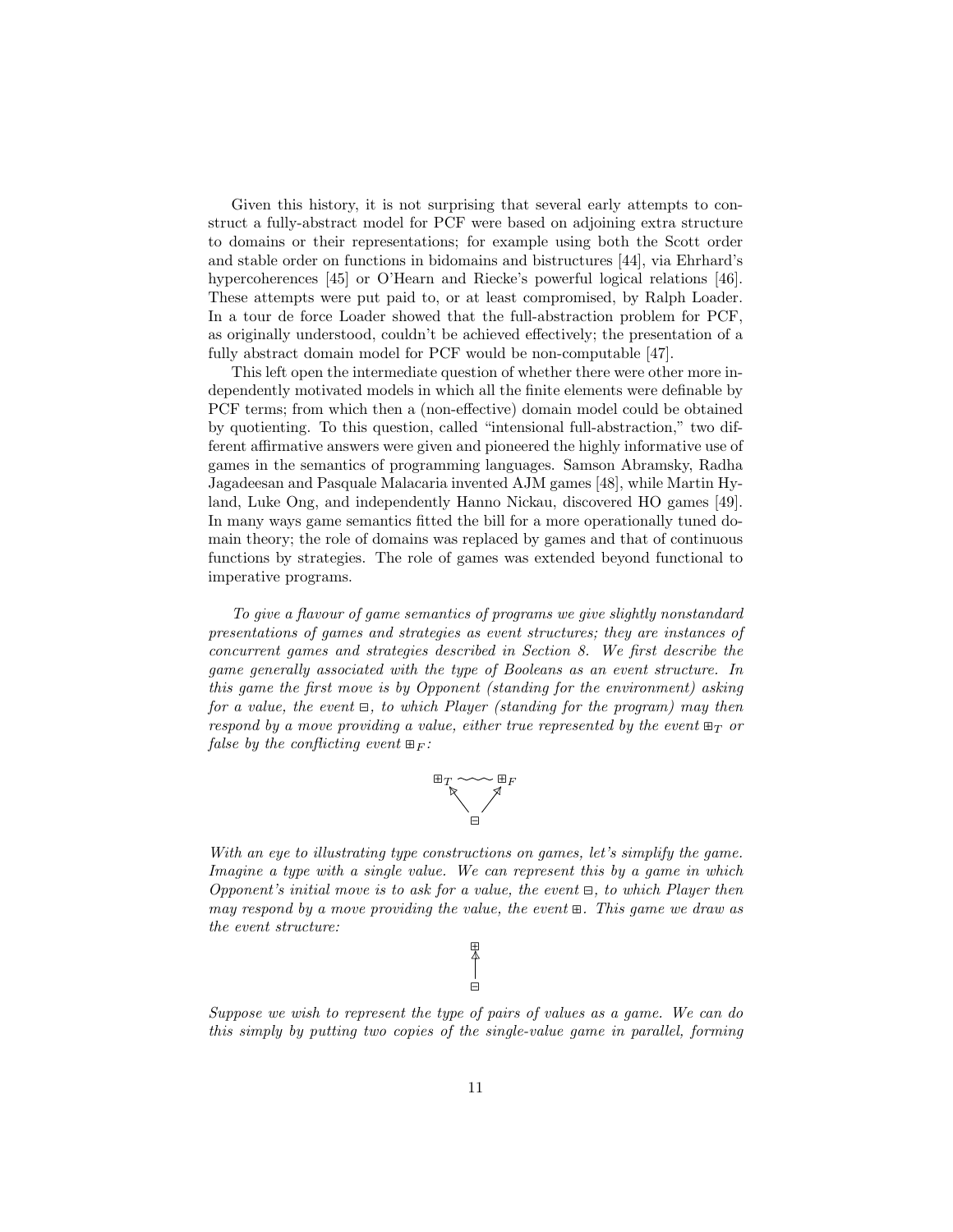event structure:

$$
\begin{array}{c}\n\boxplus \\
\uparrow \\
\uparrow \\
\boxminus\n\end{array}
$$

Opponent may ask for a value on the left and/or a value on the right, to which Player may or may not respond.

For the next step we ask how we can represent as a game the type of programs from pairs to a value, a form of function type. It's usual to consider a strategy in a game. Less well-known but quite widely used is the idea of a strategy from one game to another.<sup>3</sup> According to this idea, explained a little further in Section 8, a strategy from the game of pairs to the single-value game is a strategy in the game below:

$$
\begin{bmatrix} \square & \square & \square & \square \\ \triangle & \parallel & \parallel & \parallel \\ \square & \square & \square & \square \end{bmatrix}
$$

The game is built as the parallel composition of the two games, but with the role of Player and Opponent reversed in the game for pairs. A strategy in this game is essentially a program. For example, consider the following event structure: it represents the strategy (or program) which first inspects input in the left component of a pair, then inspects the right component before yielding an output value.



In general, a strategy in the game above, if it responds to the initial move of Opponent, will either output a value directly or demand more input from which to play further. I hope this gives an idea of how programs can be viewed as strategies. As here, a great deal of traditional game semantics is not concerned with winning conditions, though they have a role, for instance in ensuring a program is correct or progresses.

However the game story was far from complete. For one thing, it wasn't clear, at least initially, how to reconcile the two different versions, AJM and HO, of game semantics. For another, more significantly, the games were based on sequential plays in which Player and Opponent moves alternated.

The bias towards sequentiality has handicapped the theories of games in general. In game theory it has led to a menagerie of different kinds of games, each kind specialised to cope with one feature or another. There concurrency is handled in a piecemeal fashion, often through extra structure to capture imperfect information. This limits the ways that the games and strategies of

<sup>3</sup>The author first met this idea in a talk John Conway gave on Numbers and Games in the early 1970's to the Archimedeans—the mathematical society of the University of Cambridge.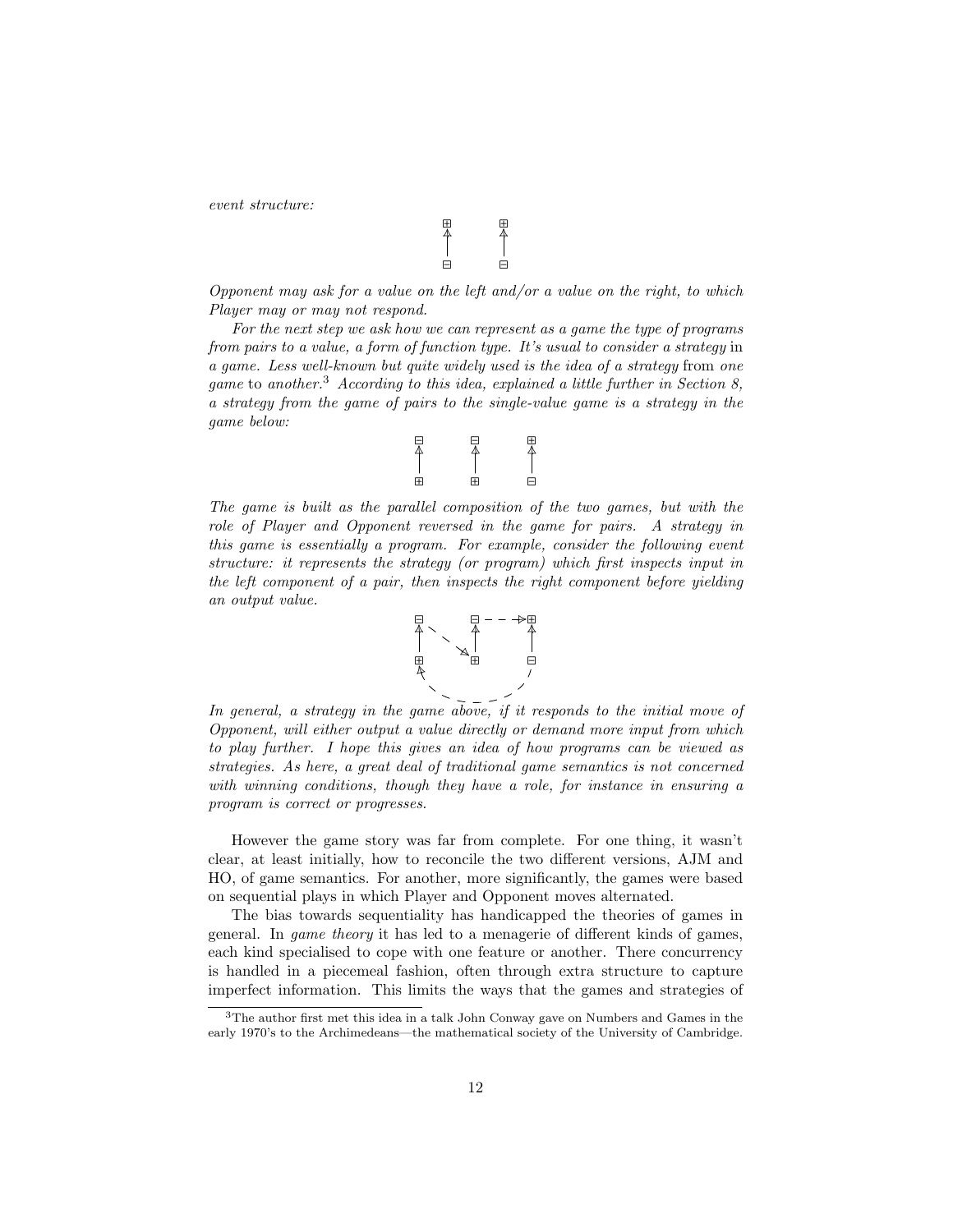game theory can be composed. While game semantics is very much concerned with structure and composition, its games are predominantly sequential; in most cases concurrency is represented indirectly via the interleaving of atomic actions of the participants. This rarely does justice to the distributed nature of the system described, inhibits analysis of its causal dependencies, and is often accompanied by compensatory, ad hoc fairness assumptions.

What was lacking was a rich algebraic theory of distributed/concurrent games in which Player and Opponent are more accurately thought of as teams of players, distributed over different locations, able to move and communicate. Although there are glimpses of such a theory in earlier work [50, 51, 52, 53, 54], a considerable unification occurs with the systematic use of event structures to formalise concurrent games and strategies through their causal structure [55, 56].

### 8 Concurrent strategies

Distributed/Concurrent games answer the need to rethink the foundations of games, to a more flexible grounding where they more truly belong, in the models and theories of interaction of computer science. The driving idea is to replace the role of games trees in more traditional developments by event structures.

A concurrent game is represented by an event structure together with a polarity marking its events to say whether they are moves of Player, marked  $+$ (the system) or Opponent, marked − (the unknown environment). Games often have extra features such as winning conditions, describing those configurations at which Player wins, or a payoff functions assigning a reward to each configuration. For simplicity, here we assume games are race-free, i.e. that there is no immediate conflict between a Player and an Opponent move; there may be conflict between Player and Opponent moves but it must be inherited from conflict between earlier moves, either both of Player, or both of Opponent.

With games as event structures the history of a play of a game is no longer described by a sequence of moves, but by a partial order expressing their causal dependency. The transition from total to partial order brings in its wake technical difficulties and potential for undue complexity unless it's done artfully. Fortunately one can harness the mathematical tools developed for interacting processes, specifically on event structures [32, 33].

There are two fundamentally important operations on two-party games. One is that of forming the dual game in which the roles of Player and Opponent are interchanged. On an event structure with polarity A this amounts to reversing the polarities of events to produce the dual  $A^{\perp}$ . By a strategy in a game we implicitly mean a strategy for Player. A strategy for Opponent, or counterstrategy, in a game A is identified with a strategy in  $A^{\perp}$ . The other operation is a parallel composition of games, achieved on event structures A and B by simply juxtaposing them, with events from different components, not in conflict, to form  $A||B$ .

Following ideas of Conway and Joyal [57, 58], a strategy  $\sigma$  from a game A to a game B is taken to be a strategy in the compound game  $A^{\perp}||B$ . Given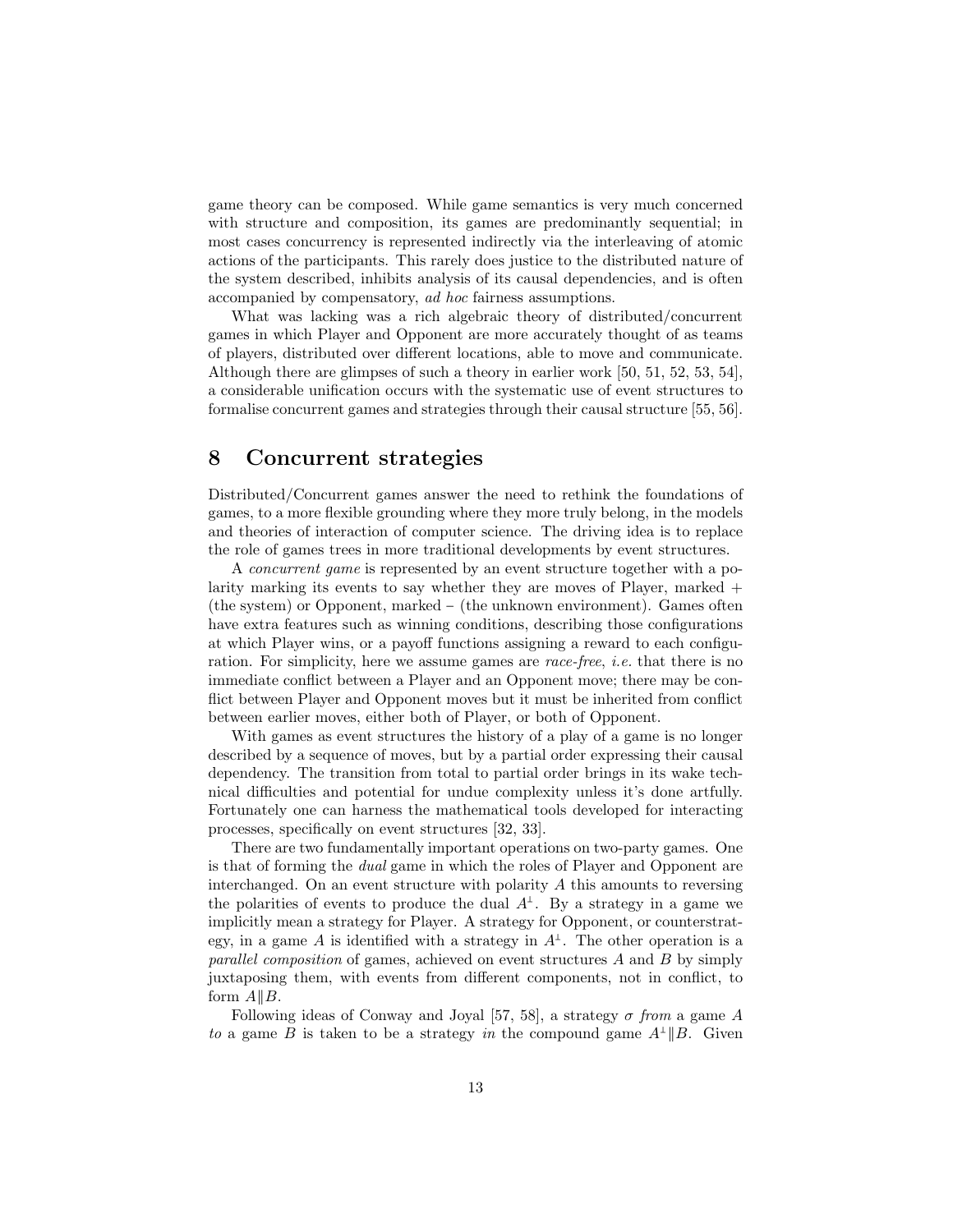another strategy  $\tau$  from the game B to a game C the *composition*  $\tau \odot \sigma$  is given essentially by playing the two strategies against each other over the common game B, and then hiding that interaction.

But what is a strategy in a concurrent game? We refer the reader to [55] for the detailed answer and its rationale: a definition of strategy is chosen precisely to make the copycat strategy the identity w.r.t. composition. But, roughly, a strategy in a concurrent game prescribes moves and dependencies of moves for Player which both obey the constraints of the game and do not constrain Opponent's behaviour beyond the constraints of the game. The axioms on strategies entail a formal connection with presheaf models mentioned earlier in Section 5 and through them with Scott domains [59]. In general strategies may be nondeterministic, but we can restrict to deterministic strategies in which all nondeterministic behaviour stems from Opponent.

As an example of a strategy, consider the *copycat* strategy in the game  $A^{\perp}||A$ which, following the spirit of a copycat, has Player copy the corresponding Opponent moves in the other component. The copycat strategy  $\mathfrak{C}_A$  is obtained by adding extra causal dependencies to  $A^{\perp}||A$  so that any Player move in either component causally depends on its copy, an Opponent move, in the other component. It is illustrated below when A is the simple game comprising a Player move causally dependent on a single Opponent move:

$$
A^{\perp} \n\begin{array}{ccc}\n\Box & - & \rightarrow & \Box \\
\hline\n\uparrow & \mathbb{C} \\
\downarrow & \mathbb{C} \\
\Box & \rightarrow & \mathbb{C}\n\end{array}\nA
$$

Strategies are not always obtained by simply adding extra causal dependencies to the game. In general, a strategy in a game A is expressed as a map of event structures  $\sigma : S \to A$  describing the choices of Player moves by the event structure S. For example, consider the game comprising two Opponent moves in parallel with a Player move, and the strategy (for Player) in which Player makes their move if Opponent makes one of theirs. It is represented by the map



which takes the two conflicting Player moves on the left to the single Player move on the right and each Opponent move on the left to the corresponding Opponent move on the right.

Not all maps of event structures  $\sigma : S \to A$  are strategies. There are two further axioms on maps for them to be deemed strategies, receptivity and (linear) innocence. Intuitively, they prevent Player from constraining Opponent's behaviour further than is allowed by the game. Receptivity expresses that any Opponent move allowed from a reachable position of the game is present as a possible move in the strategy. Innocence says a strategy can only adjoin new causal dependencies of the form  $\Xi \rightarrow \Xi$ , where Player awaits moves of Opponent, beyond those inherited from the game. Silvain Rideau and the author have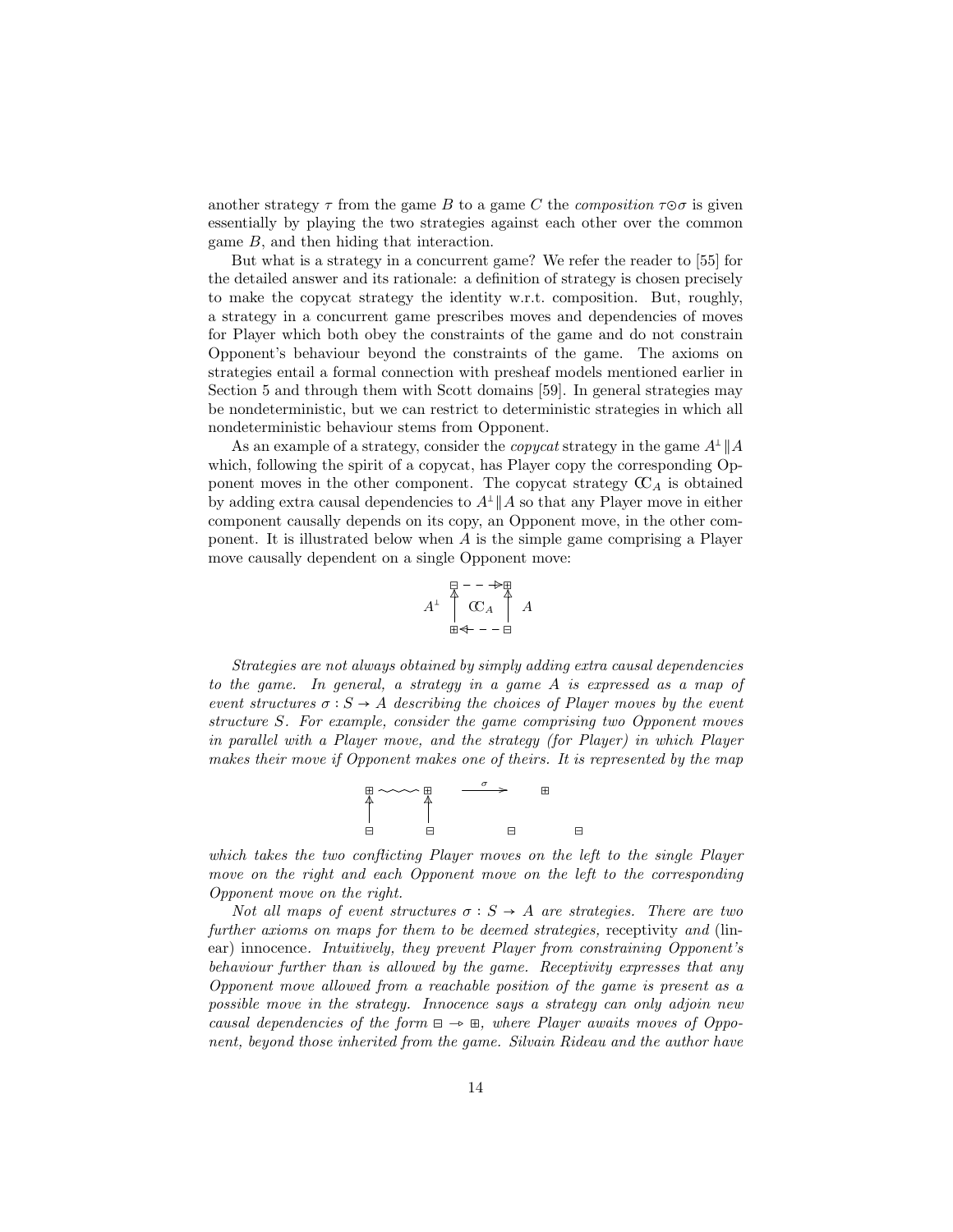shown that the axioms are precisely those that make copycat the identity for the composition of strategies [55].

A strategy from a game A to a game B is a strategy in the compound game  $A^{\perp}||B$ ; so a map  $\sigma : S \to A^{\perp}||B$ . Given another strategy  $\tau : T \to B^{\perp}||C$  from B to a game C, the composition  $\tau \circ \sigma$  is got by playing off the two strategies against each other over the game B. To do this precisely it is useful to harness two operations associated with maps of event structures: pullback, to produce the interaction  $\tau \otimes \sigma : T \otimes S \to A^{\perp} || B || C$ , which "synchronises" matching moves of S and T over the game  $B$ ; then, a partial-total factorisation property of partial maps of event structures, to hide the synchronisations and produce, as its defined part, the strategy composition  $\tau \circ \sigma : T \circ S \to A^{\perp} \parallel C$ .

A strategy  $\sigma : S \to A$  is deterministic if all conflict in S is inherited through causal dependency on conflicting Opponent moves. Deterministic strategies compose. That copycat is deterministic, so an identity for the composition of deterministic strategies, is due precisely to games being race-free. The strategy illustrated above is not deterministic.

### 8.1 Winning conditions

Winning conditions of a game  $A$  specify a subset of its *winning configurations* W. An outcome in W is a win for Player. A strategy (for Player) is winning if it always prescribes moves for Player to end up in a winning configuration, no matter what the activity or inactivity of Opponent [60].

Formally, a strategy  $\sigma : S \to A$  is winning if  $\sigma x$  is in W for all +-maximal configurations x of S; a configuration is  $+$ -maximal if no additional Player moves can occur from it. This can be shown equivalent to all plays of  $\sigma$  against counterstrategies of Opponent resulting in a win for Player.

As the dual of a game  $A$  with winning conditions  $W$  we again reverse the roles of Player and Opponent to get  $A^{\perp}$  and take its winning conditions to be the set-complement of  $W$ . In a simple parallel composition of games with winning conditions,  $A||B$ , Player wins if they win in either component. With these extensions we can take a winning strategy from a game  $A$  to a game  $B$ , where both games have winning conditions, to be a winning strategy in the game  $A^{\perp}$  || B. The choices ensure that the composition of winning strategies is winning. Because games are race-free, copycat will always be a winning strategy.

### 8.2 Imperfect information

In a game of imperfect information some moves are masked, or inaccessible, and strategies with dependencies on unseen moves are ruled out. One can extend games with imperfect information in a way that respects the operations of concurrent games and strategies [61]. Each move of a game is assigned a level in a global order of access levels; moves of the game or its strategies can only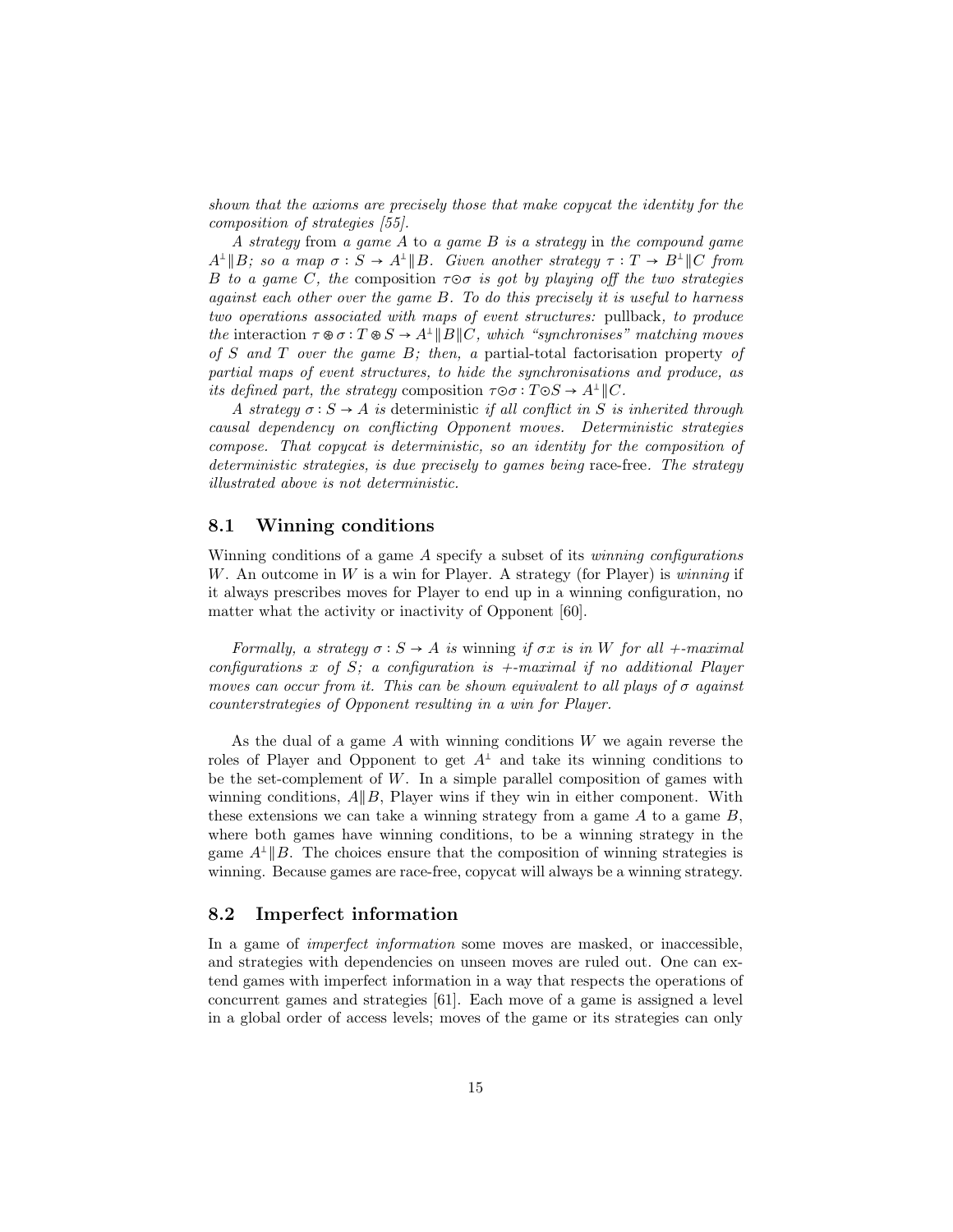causally depend on moves at equal or lower levels.

In more detail, a fixed preorder of levels  $(\Lambda, \leq)$  is pre-supposed. A  $\Lambda$ -game, comprises a game A with a level function  $l : A \to \Lambda$  such that if  $a \leq_A a'$  then  $l(a) \leq l(a')$  for all moves  $a, a'$  in A. A  $\Lambda$ -strategy in the  $\Lambda$ -game is a strategy  $\sigma : S \to A$  for which if  $s \leq_S s'$  then  $l\sigma(s) \leq l\sigma(s')$  for all  $s, s'$  in S. The access levels of moves in a game are left undisturbed in forming the dual and parallel composition of games. As before a  $\Lambda$ -strategy from a  $\Lambda$ -game A to a  $\Lambda$ -game B is a  $\Lambda$ -strategy in the game  $A^{\perp}||B$ . It can be shown that  $\Lambda$ -strategies compose.

#### 8.3 Old from new

The additional complexity of event structures over trees shouldn't obscure direct connections between strategies on concurrent games and the more familiar notions on games as trees. Event structures subsume trees. An event structure is tree-like when any two events are either in conflict or causally dependent, one on another; in this case its configurations form a tree w.r.t. inclusion, with root the empty configuration.

A tree-like game is one for which its underlying event structure is tree-like. Because we are assuming games are race-free, at any finite configuration of a tree-like game, the next moves, if there are any, are either purely those of Player, or purely those of Opponent; in this sense positions of a tree-like game either belong to Player or Opponent. At each position belonging to Player a deterministic strategy either chooses a unique move or to stay put. In contrast to many presentations of games, in a concurrent strategy Player isn't forced to make a move, though that can be encouraged through suitable winning conditions. Winning conditions specify those configurations at which Player wins, so in a tree-like game can be both finite and infinite branches in the tree of configurations.

Clearly the dual of a tree-like game is tree-like. A counterstrategy, as a strategy in the dual game, picks moves for Opponent at their configurations; when the counterstrategy is deterministic at each Opponent configuration it chooses to stay or make one particular move. As expected, the interaction of a deterministic strategy with a deterministic counterstrategy determines a finite or infinite branch in the tree of configurations, which in the presence of winning conditions will be designated as a win for one of the two players.

On tree-like games we recover familiar notions. More surprising is that by exploiting the richer structure of concurrent games we can recover other familiar paradigms, not traditionally tied to games, or if so only somewhat informally.

For example, by restricting to deterministic strategies between concurrent games where all moves are Player moves we rediscover stable functions and Berry's stable domain theory, of which Girard's qualitative domains and coherence spaces are special cases. For such restricted games, general, possibly nondeterministic, strategies correspond to stable spans, a model discovered and rediscovered in compositional accounts of nondeterministic dataflow.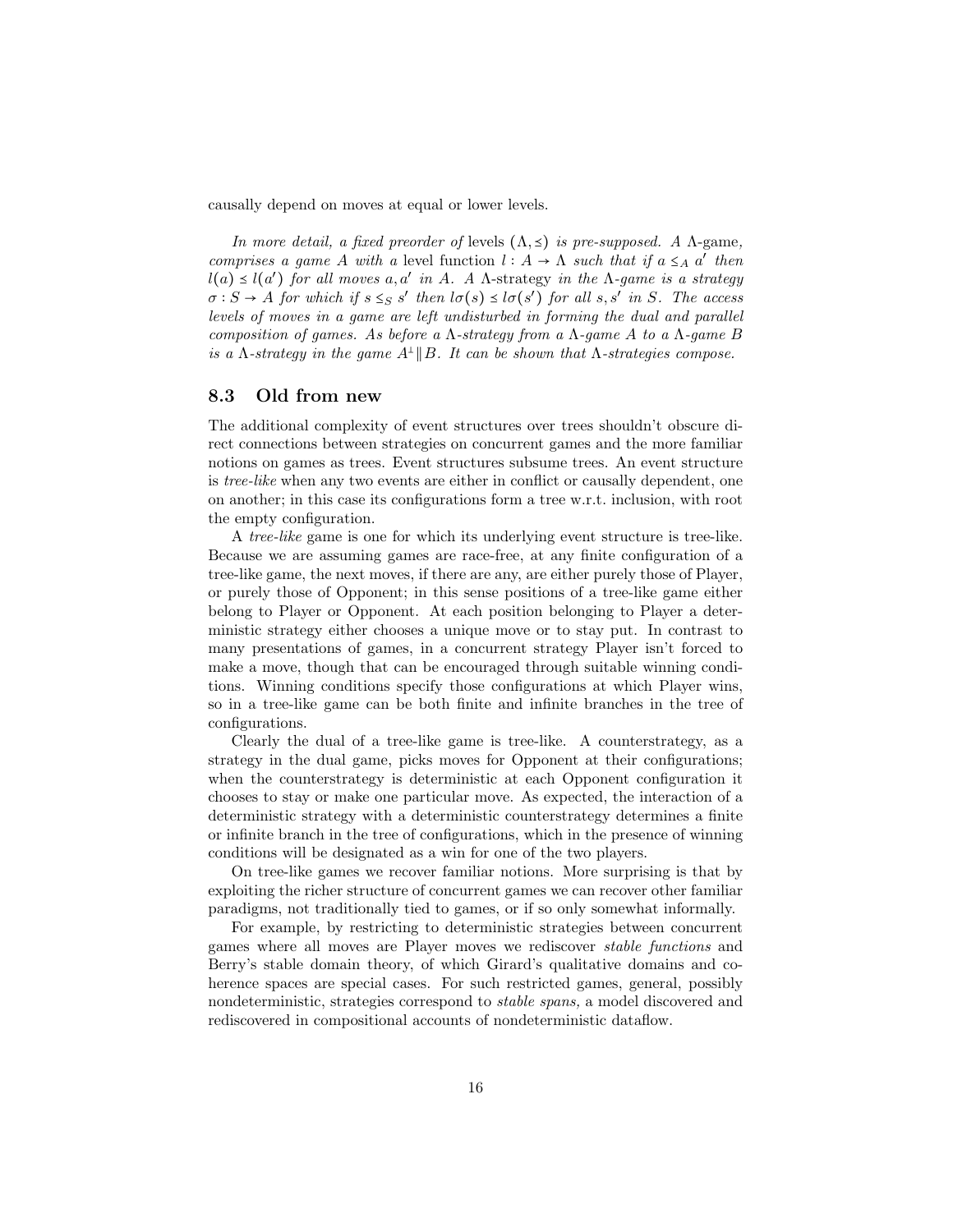In more detail, consider a strategy  $\sigma$  from one such purely Player game A to another B. This is a map  $\sigma : S \to A^{\perp} || B$  which is receptive and innocent. Notice that in  $A^{\perp}||B$  all the Opponent moves are in  $A^{\perp}$  and all the Player moves are in B. By receptivity any configuration of A is copied as possible initial input in S. By innocence, the only new immediate causal connections, beyond those in  $A^{\perp}$  and B, that can be introduced in S are those from Opponent moves of  $A^{\perp}$  to a Player move in B. Beyond the causal dependencies inherited from the two games, S can only make a Player move in B causally depend on a finite subset of moves in  $A^{\perp}$ . For this reason any Player move s in S is associated with both an output event out(s) in B and a demand on input dem(s), a finite configuration of A needed for s to occur. A strategy between purely Player games corresponds to a stable span



involving two (special) functions from the event structure  $S^+$  obtained by restricting S to Player moves. For a general strategy, the output events for a particular input may be in conflict—the output is nondeterministic. When  $\sigma$  is deterministic, all conflicts are inherited from conflicts between Opponent moves. Then the strategy  $\sigma$  corresponds to a stable function from the domain of configurations of A to the domain of configurations of B.

Only marginally more complicated than those purely Player games are games which consist of two parallel components, one a purely Player game and the other with purely Opponent moves. The deterministic strategies between such games yield the Abramsky-Jagadeesan model for Geometry of Interaction built on stable functions [39].

Adjoining winning conditions and imperfect information to these games, so Opponent can see the moves of Player but not the converse, we recover a dialectica category  $[62]$ , so Gödel's dialectica interpretation  $[63]$ , from deterministic strategies. We obtain from Gödel's work an interpretation of proofs in firstorder arithmetic as winning strategies. Dialectica categories, studied by Valeria de Paiva in her Cambridge PhD, mark an early occurrence of "lenses" used in functional programming, where they were invented independently to make composable local changes on data-structures [64, 65].

Generalising dialectica games a little they become examples of "container types" and deterministic strategies become "dependent lenses" [66]. Lenses generalise to "optics" in the context of general tensor products [67]. Optics based on stable spans are recovered when we allow the strategies to be nondeterministic.

Because concurrent games and strategies have been enriched, for example, to provide semantics to probabilistic and quantum programs [68, 69, 70, 71] these enrichments remain for these special cases. They show for example how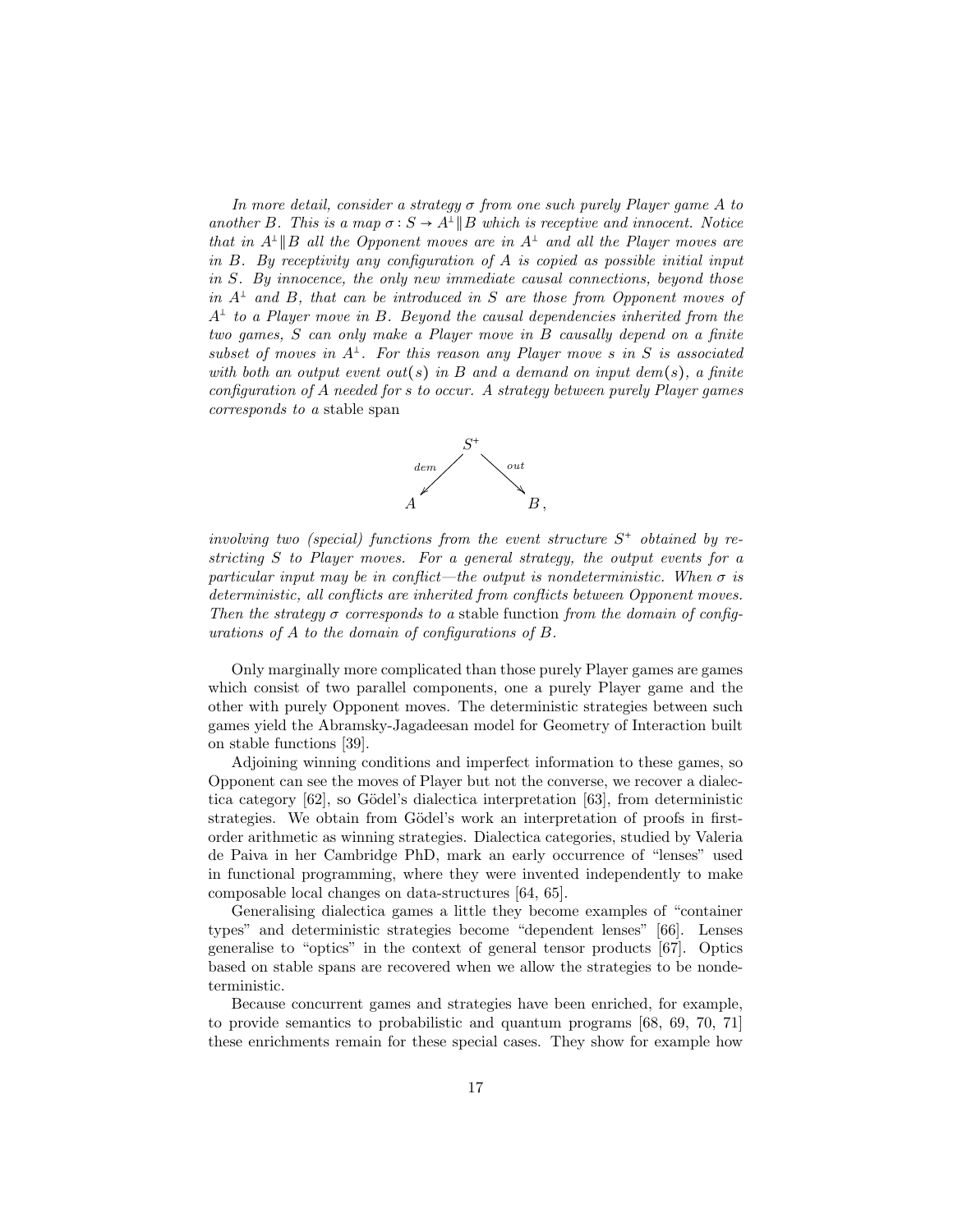to add probability to strategies between dialectica games. All this is dealt with in more detail in [4], and informally and more accessibly in [3].

The examples above concern ways of handling interaction within a functional approach. They have evolved, often independently. Any compositional theory of interaction is forced to handle the dichotomy between a system and its environment. Concurrent games and strategies address the dichotomy in fine detail, very locally, in a distributed fashion, through polarities on events. As the examples show, a functional approach has to handle the dichotomy much more ingeniously, through its cruder distinction between input and output; with basic interaction treated through the application of a function to its argument. Within concurrent games we can more clearly see what separates and connects the differing paradigms.

The examples don't cover all the ways in which functions are extended to cope with interaction. A notable omission in this article is the theory of effects in programming languages which uses the technology of monads and algebraic theories to refine the influential work of Eugenio Moggi and, roughly, describe computation in terms of enriched computation trees [72, 73]. Concurrent strategies have been enriched to address probabilistic and quantum computation. There is work to do in connecting concurrent games and strategies with the theory of effects.

### 9 Conclusion

Although this article discusses the limitations of domain theory, it also demonstrates its lasting power. Concurrent games and strategies provide a general model of interaction. Their generality can provide guidance in the form a model or its enrichment should take. In special cases they simplify to easier domain models. In one direction concurrent strategies help build domain models. In the other, when domain models are available they can simplify concurrent strategies enormously. It would be foolish to use a complicated model when a simpler one is available. In many contexts domain theory provides the simplest models we know!

## Acknowledgements

My thanks to the anonymous reviewers for their helpful suggestions.

## References

[1] Winskel, G.: The formal semantics of programming languages, an introduction. MIT Press. In Italian (UTET Libreria, 1999). In Chinese (China Machine Press, CITIC Publishing House, 2004). (1993)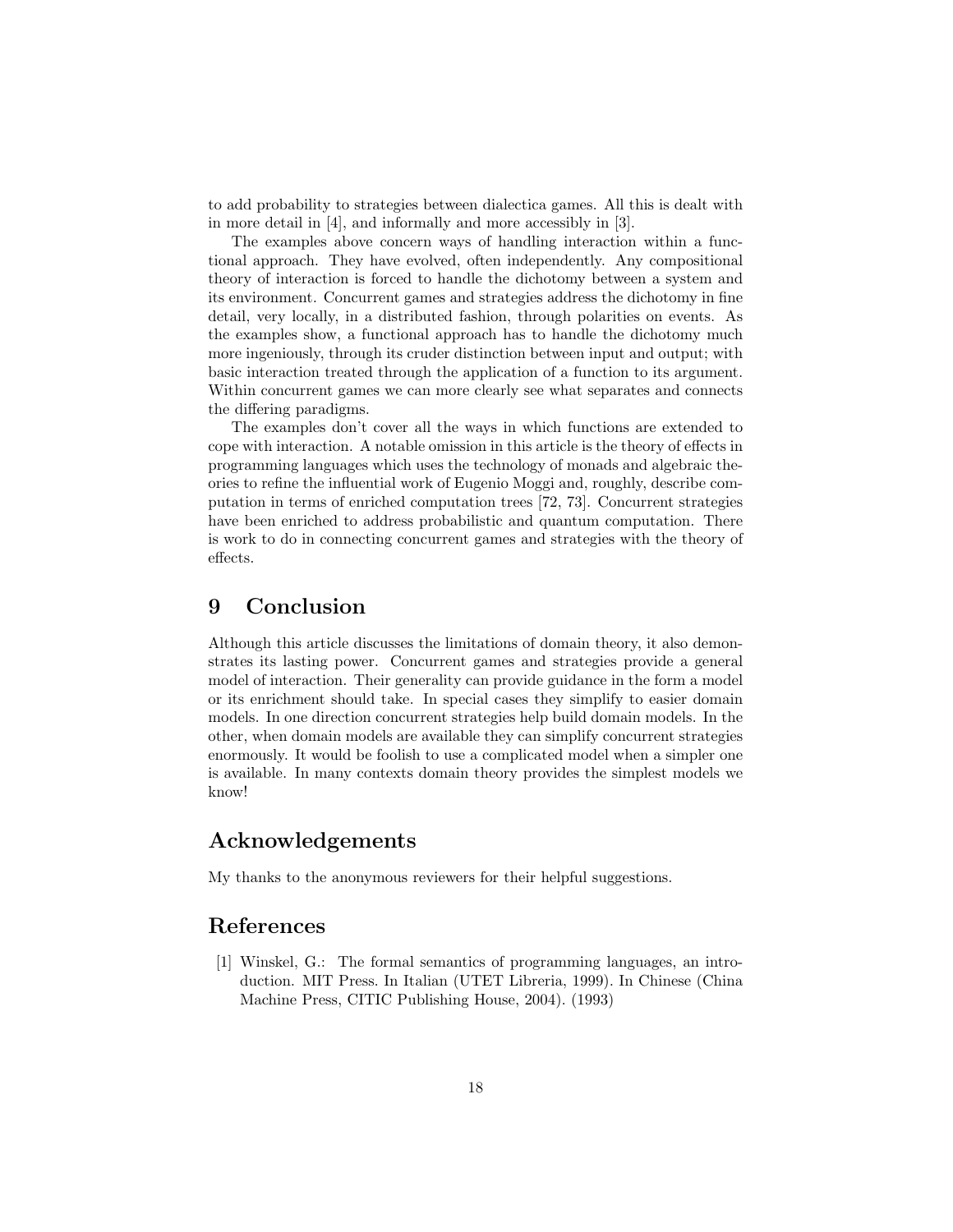- [2] Abramsky, S., Jung, A.: Domain theory. Handbook of logic in computer science 3 (1994) 1–168
- [3] Winskel, G.: Domain theory and interaction. Newsletter BCS-FACS FACTS Issue 2021-2 July (compressed) (2021)
- [4] Winskel, G.: Making concurrency functional. CoRR abs/2202.13910 (2022)
- [5] Scott, D.S.: A type-theoretical alternative to ISWIM, CUCH, OWHY. Theor. Comput. Sci. 121(1&2) (1993) 411–440
- [6] Scott, D.S.: Mathematical concepts in programming language semantics. In: American Federation of Information Processing Societies: AFIPS Conference Proceedings: 1972 Spring Joint Computer Conference, Atlantic City, NJ, USA, May 16-18, 1972. Volume 40 of AFIPS Conference Proceedings., AFIPS (1972) 225–234
- [7] Scott, D.S.: Data types as lattices. SIAM J. Comput. 5(3) (1976) 522–587
- [8] Milner, R.: Implementation and applications of scott's logic for computable functions. In: Proceedings of ACM Conference on Proving Assertions About Programs, Las Cruces, New Mexico, USA, January 6-7, 1972, ACM (1972) 1–6
- [9] Gordon, M.J.C., Milner, R., Morris, L., Newey, M.C., Wadsworth, C.P.: A metalanguage for interactive proof in LCF. In Aho, A.V., Zilles, S.N., Szymanski, T.G., eds.: Conference Record of the Fifth Annual ACM Symposium on Principles of Programming Languages, Tucson, Arizona, USA, January 1978, ACM Press (1978) 119–130
- [10] Landin, P.J.: The next 700 programming languages. Commun. ACM 9(3) (1966) 157–166
- [11] Manna, Z., Vuillemin, J.: Fix point approach to the theory of computation. Commun. ACM 15(7) (1972) 528–536
- [12] Strachey, C.S., Wadsworth, C.P.: Continuations: A mathematical semantics for handling full jumps. High. Order Symb. Comput.  $13(1/2)$  (2000) 135–152
- [13] Plotkin, G.D.: A powerdomain construction. SIAM J. Comput. 5(3) (1976) 452–487
- [14] Kahn, G.: The semantics of a simple language for parallel programming. In Rosenfeld, J.L., ed.: Information Processing, Proceedings of the 6th IFIP Congress 1974, Stockholm, Sweden, August 5-10, 1974, North-Holland (1974) 471–475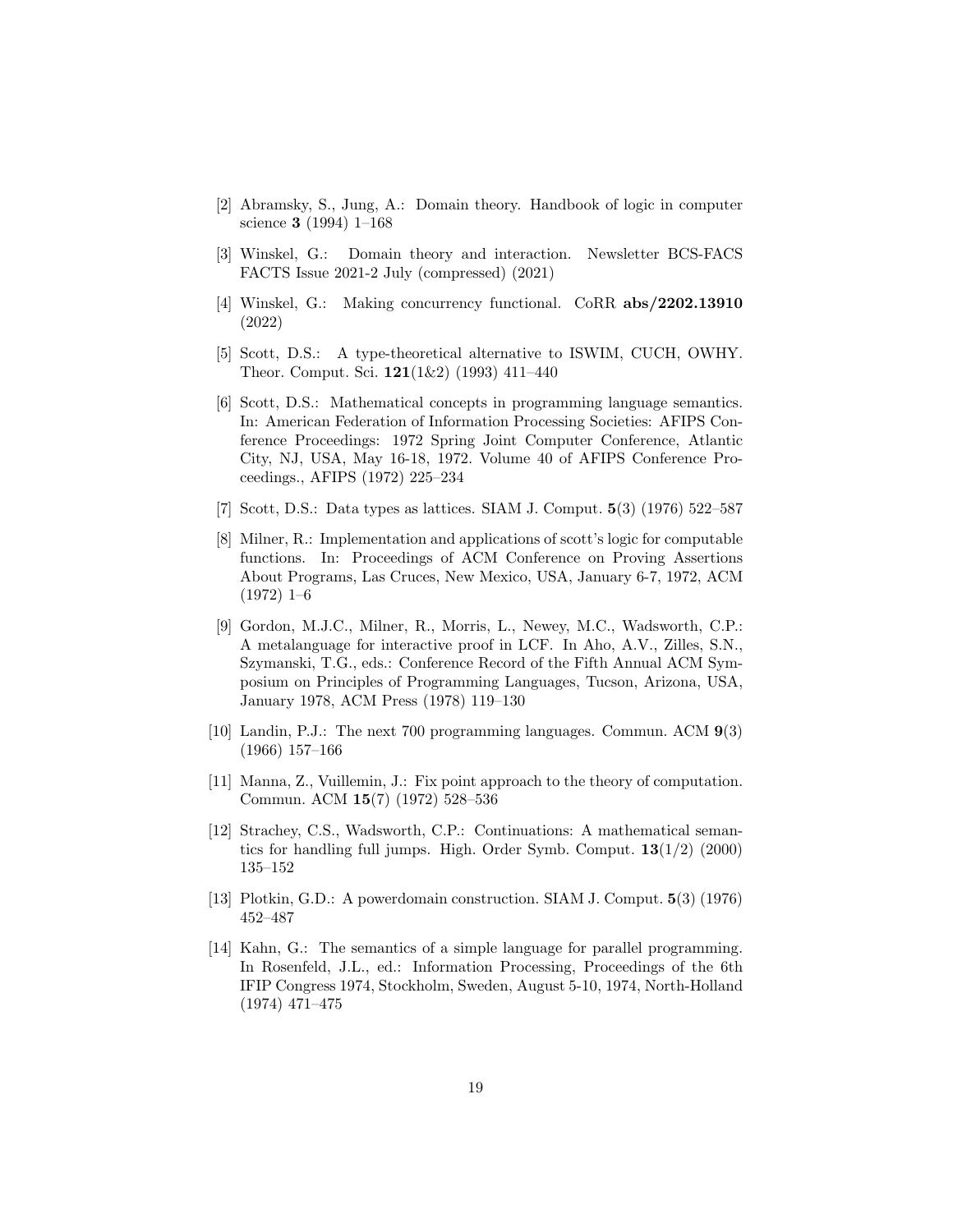- [15] Brock, J.D., Ackerman, W.B.: Scenarios: A model of non-determinate computation. In Díaz, J., Ramos, I., eds.: Formalization of Programming Concepts, International Colloquium, Peniscola, Spain, April 19-25, 1981, Proceedings. Volume 107 of Lecture Notes in Computer Science., Springer (1981) 252–259
- [16] Winskel, G.: Events, causality and symmetry. Comput. J. 54(1) (2011) 42–57
- [17] Plotkin, G.D.: LCF considered as a programming language. Theor. Comput. Sci. 5(3) (1977) 223–255
- [18] Kahn, G., Plotkin, G.D.: Concrete domains. Theor. Comput. Sci. 121(1&2) (1993) 187–277
- [19] Berry, G.: Stable models of typed lambda-calculi. In: ICALP. Volume 62 of Lecture Notes in Computer Science., Springer (1978) 72–89
- [20] Girard, J.: The system F of variable types, fifteen years later. Theor. Comput. Sci. 45(2) (1986) 159–192
- [21] Girard, J.: Linear logic. Theor. Comput. Sci. 50 (1987) 1–102
- [22] Berry, G., Curien, P.: Sequential algorithms on concrete data structures. Theor. Comput. Sci. 20 (1982) 265–321
- [23] Curien, P.: On the symmetry of sequentiality. In Brookes, S.D., Main, M.G., Melton, A., Mislove, M.W., Schmidt, D.A., eds.: Mathematical Foundations of Programming Semantics, 9th International Conference, New Orleans, LA, USA, April 7-10, 1993, Proceedings. Volume 802 of Lecture Notes in Computer Science., Springer (1993) 29–71
- [24] Rabinovich, A.M., Trakhtenbrot, B.A.: Communication among relations (extended abstract). In Paterson, M., ed.: Automata, Languages and Programming, 17th International Colloquium, ICALP90, Warwick University, England, UK, July 16-20, 1990, Proceedings. Volume 443 of Lecture Notes in Computer Science., Springer (1990) 294–307
- [25] Russell, J.: Full abstraction for nondeterministic dataflow networks. In: 2013 IEEE 54th Annual Symposium on Foundations of Computer Science, Los Alamitos, CA, USA, IEEE Computer Society (nov 1989) 170–175
- [26] Saunders-Evans, L., Winskel, G.: Event structure spans for nondeterministic dataflow. Electr. Notes Theor. Comput. Sci. 175(3): 109-129 (2007)
- [27] Milner, R.: A Calculus of Communicating Systems. Volume 92 of Lecture Notes in Computer Science. Springer (1980)
- [28] Brookes, S., Hoare, C.A.R., Roscoe, A.W.: A theory of communicating sequential processes. J. ACM 31 (1984) 560–599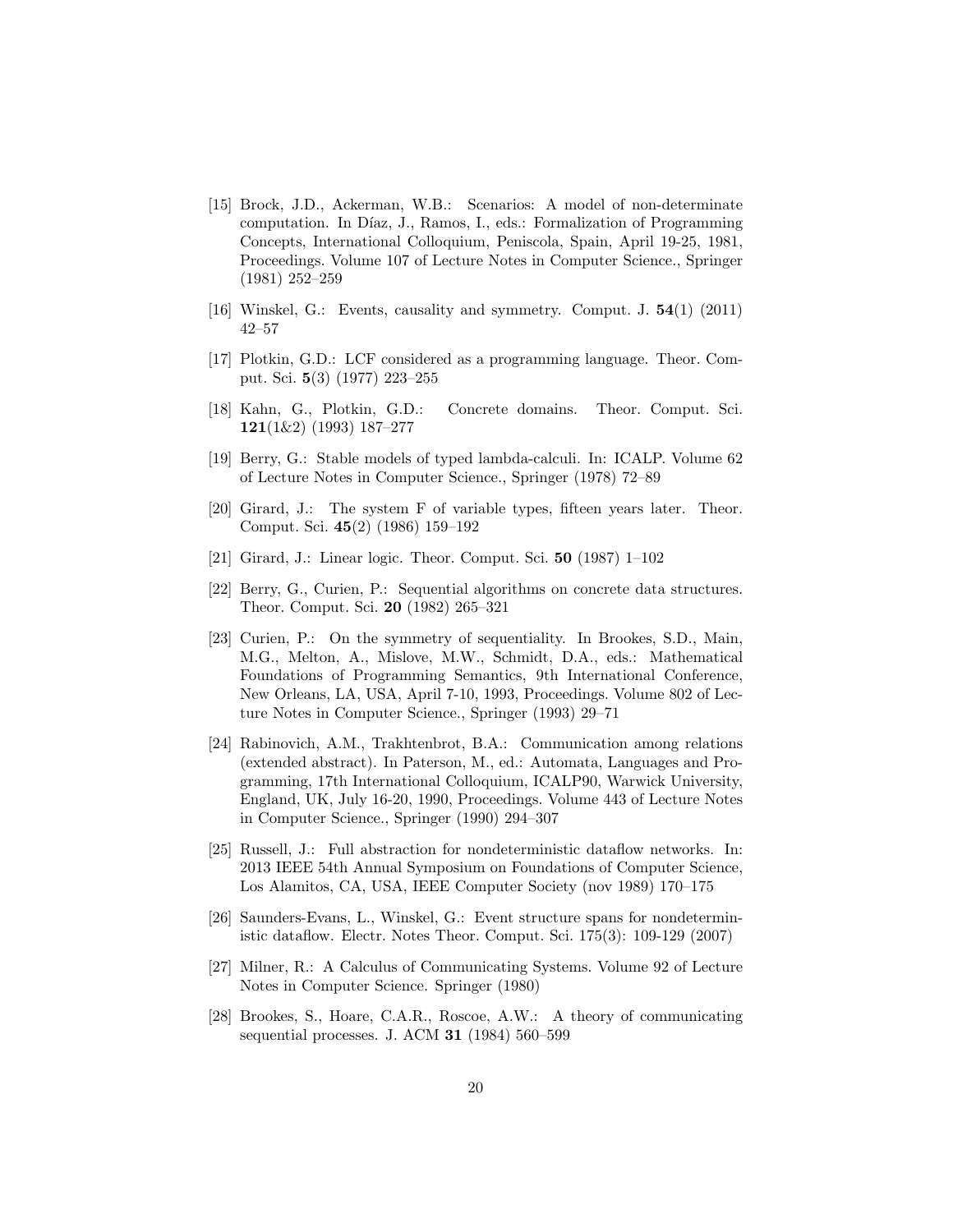- [29] Nielsen, M., Plotkin, G., Winskel, G.: Petri nets, event structures and domains. TCS 13 (1981) 85–108
- [30] Winskel, G.: Events in computation. (1980) PhD thesis, University of Edinburgh.
- [31] Winskel, G.: Event structure semantics for CCS and related languages. In: ICALP'82. Volume 140 of LNCS., Springer, A full version is available from Winskel's Cambridge homepage (1982)
- [32] Winskel, G.: Event structures. In: Advances in Petri Nets. Volume 255 of LNCS., Springer (1986) 325–392
- [33] Winskel, G., Nielsen, M.: Models for Concurrency. In: Handbook of Logic in Computer Science 4. OUP (1995) 1–148
- [34] Joyal, A., Nielsen, M., Winskel, G.: Bisimulation from open maps. Inf. Comput. 127(2) (1996) 164–185
- [35] Hyland, M.: Some reasons for generalising domain theory. Mathematical Structures in Computer Science 20(2) (2010) 239–265
- [36] Cattani, G.L., Winskel, G.: Profunctors, open maps and bisimulation. Mathematical Structures in Computer Science 15(3) (2005) 553–614
- [37] Girard, J.: The system F of variable types, fifteen years later. Theor. Comput. Sci. 45(2) (1986) 159–192
- [38] Girard, J.: Towards a geometry of interaction. Contemporary Mathematics 92 (1989) 69–108
- [39] Abramsky, S., Jagadeesan, R.: New foundations for the geometry of interaction. Inf. Comput. 111(1) (1994) 53–119
- [40] Gonthier, G., Abadi, M., Lévy, J.J.: The geometry of optimal lambda reduction. In: POPL '92. (1992)
- [41] Scott, D.S.: Domains for denotational semantics. In Nielsen, M., Schmidt, E.M., eds.: Automata, Languages and Programming, 9th Colloquium, Aarhus, Denmark, July 12-16, 1982, Proceedings. Volume 140 of Lecture Notes in Computer Science., Springer (1982) 577–613
- [42] Winskel, G., Larsen, K.G.: Using information systems to solve recursive domain equations effectively. In Kahn, G., MacQueen, D.B., Plotkin, G.D., eds.: Semantics of Data Types, International Symposium, Sophia-Antipolis, France, June 27-29, 1984, Proceedings. Volume 173 of Lecture Notes in Computer Science., Springer (1984) 109–129
- [43] Abramsky, S.: Domain theory in logical form. In: Proceedings of the Symposium on Logic in Computer Science (LICS '87), Ithaca, New York, USA, June 22-25, 1987, IEEE Computer Society (1987) 47–53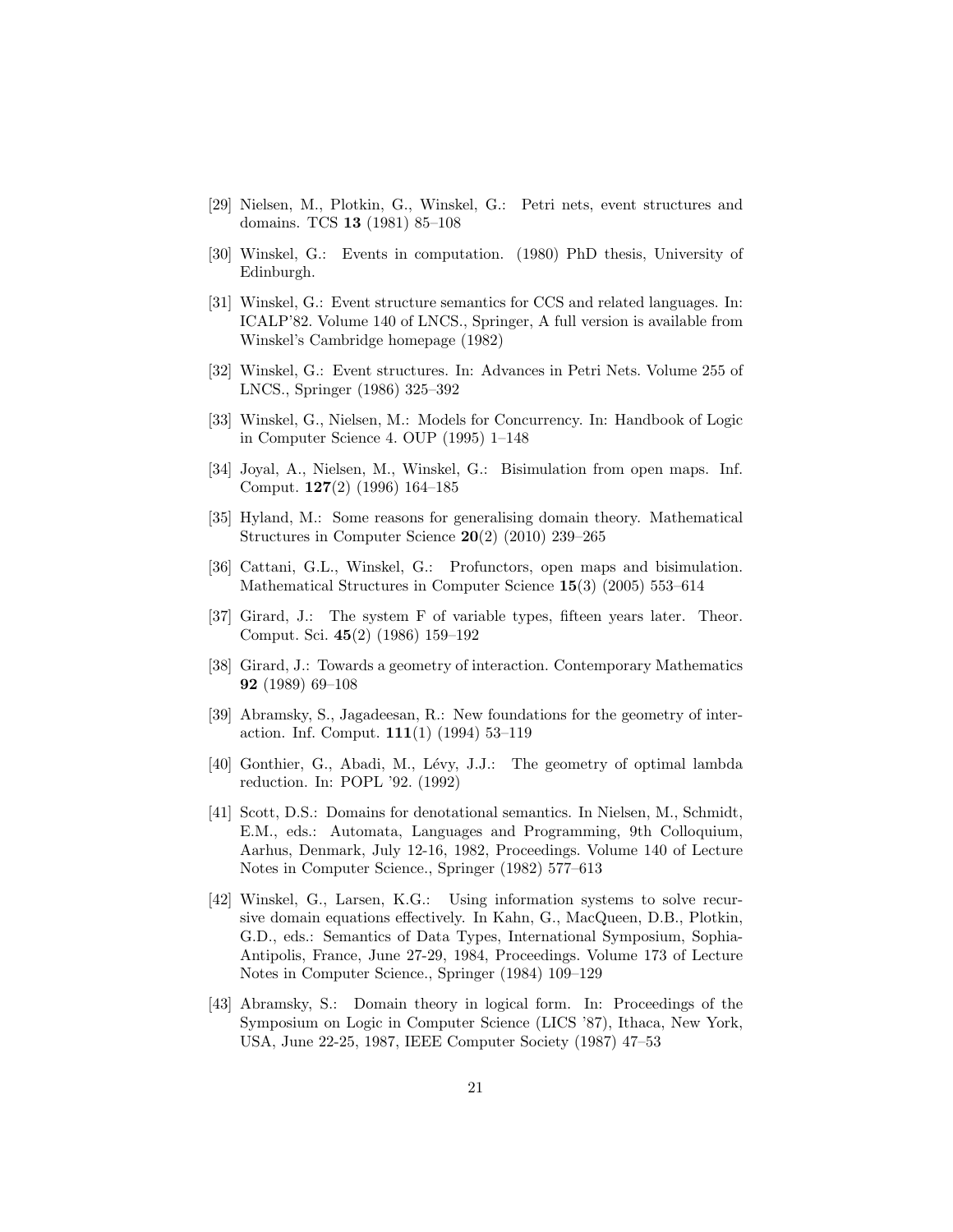- [44] Plotkin, G.D., Winskel, G.: Bistructures, bidomains and linear logic. In Abiteboul, S., Shamir, E., eds.: Automata, Languages and Programming, 21st International Colloquium, ICALP94, Jerusalem, Israel, July 11-14, 1994, Proceedings. Volume 820 of Lecture Notes in Computer Science., Springer (1994) 352–363
- [45] Ehrhard, T.: Hypercoherences: A strongly stable model of linear logic. Math. Struct. Comput. Sci. 3(4) (1993) 365–385
- [46] O'Hearn, P.W., Riecke, J.G.: Kripke logical relations and PCF. Inf. Comput. 120(1) (1995) 107–116
- [47] Loader, R.: Finitary PCF is not decidable. Theor. Comput. Sci. 266(1-2) (2001) 341–364
- [48] Abramsky, S., Jagadeesan, R., Malacaria, P.: Full abstraction for PCF. Inf. Comput. 163(2): 409-470 (2000)
- [49] Hyland, J.M.E., Ong, C.H.L.: On full abstraction for PCF: I, II, and III. Inf. Comput. 163(2): 285-408 (2000)
- [50] Abramsky, S., Melliès, P.A.: Concurrent games and full completeness. In: LICS '99, IEEE Computer Society (1999)
- [51] Laird, J.: Game semantics for higher-order concurrency. In Arun-Kumar, S., Garg, N., eds.: FSTTCS 2006: Foundations of Software Technology and Theoretical Computer Science, 26th International Conference, Kolkata, India, December 13-15, 2006, Proceedings. Volume 4337 of Lecture Notes in Computer Science., Springer (2006) 417–428
- [52] Melliès, P.A., Mimram, S.: Asynchronous games : innocence without alternation. In: CONCUR '07. Volume 4703 of LNCS., Springer (2007)
- [53] Ghica, D.R., Murawski, A.S.: Angelic semantics of fine-grained concurrency. In: FOSSACS'04, LNCS 2987, Springer (2004)
- [54] Faggian, C., Piccolo, M.: Partial orders, event structures and linear strategies. In: TLCA '09. Volume 5608 of LNCS., Springer (2009)
- [55] Rideau, S., Winskel, G.: Concurrent strategies. In: LICS 2011. (2011)
- [56] Winskel, G.: ECSYM Notes: Event Structures, Stable Families and Concurrent Games. http://www.cl.cam.ac.uk/∼gw104/ecsym-notes.pdf (2016)
- [57] Conway, J.: On Numbers and Games. Wellesley, MA: A K Peters (2000)
- [58] Joyal, A.: Remarques sur la théorie des jeux à deux personnes. Gazette des sciences mathématiques du Québec,  $1(4)$  (1997)
- [59] Winskel, G.: Strategies as profunctors. In: FOSSACS 2013. Lecture Notes in Computer Science, Springer (2013)